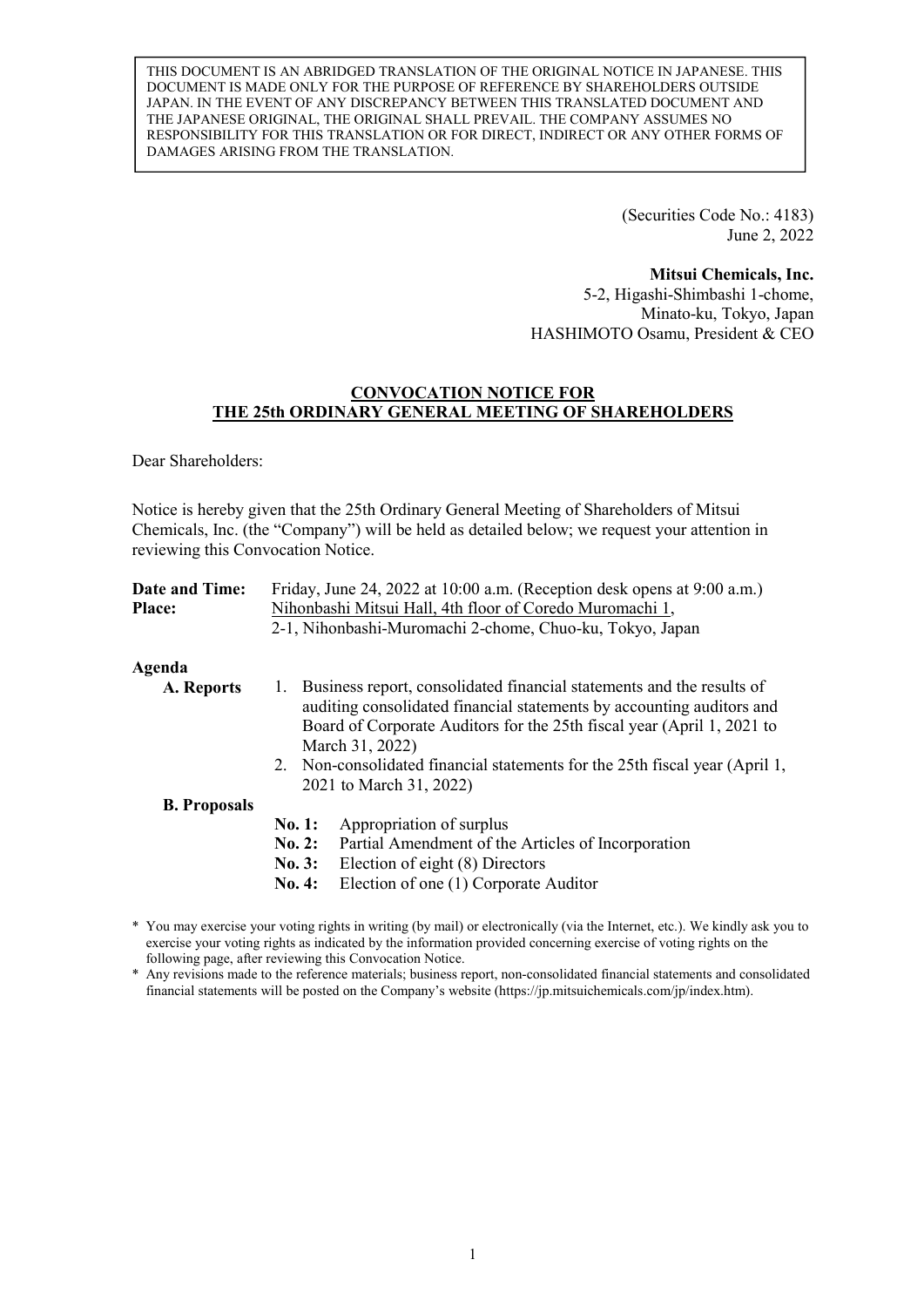### **Exercise of voting rights**

Shareholders may exercise their voting rights by the following methods:

#### **Exercise of voting rights in writing (by mail)**

Indicate your approval or disapproval for each of the proposals on the enclosed Voting Rights Exercise Form and send the completed form to the Company.

Votes to be received by: **5:40 p.m.** on Thursday, **June 23, 2022**.

### **Exercise of voting rights via the Internet, etc.**

Access the website designated by the Company for exercising voting rights (https://www.web54.net), and indicate your approval or disapproval for each of the proposals. In exercising voting rights via the Internet, enter the voting right exercise code and the password shown on the Voting Rights Exercise Form, and follow the instructions on the display.

Votes to be transmitted by: **5:40 p.m.** on Thursday, **June 23, 2022**.

Please use the contact number below if you have any difficulties when voting by the Internet using a personal computer or smartphone. Dedicated line for Transfer Agent Web Support, Sumitomo Mitsui Trust Bank, Limited: Tel: 0120-652-031 (Toll free, within Japan only) (9:00 a.m. to 9:00 p.m. Japan time)

Institutional investors may use the electronic voting rights exercise platform operated by Investor Communications Japan Inc.

\* When voting rights are exercised in duplicate, both in writing and via the Internet, the vote that is received last shall be deemed effective. However, if votes arrive on the same day, the vote cast via the Internet, etc. shall be deemed effective.

When voting rights are exercised via the Internet, etc. more than once, the last vote shall be deemed effective.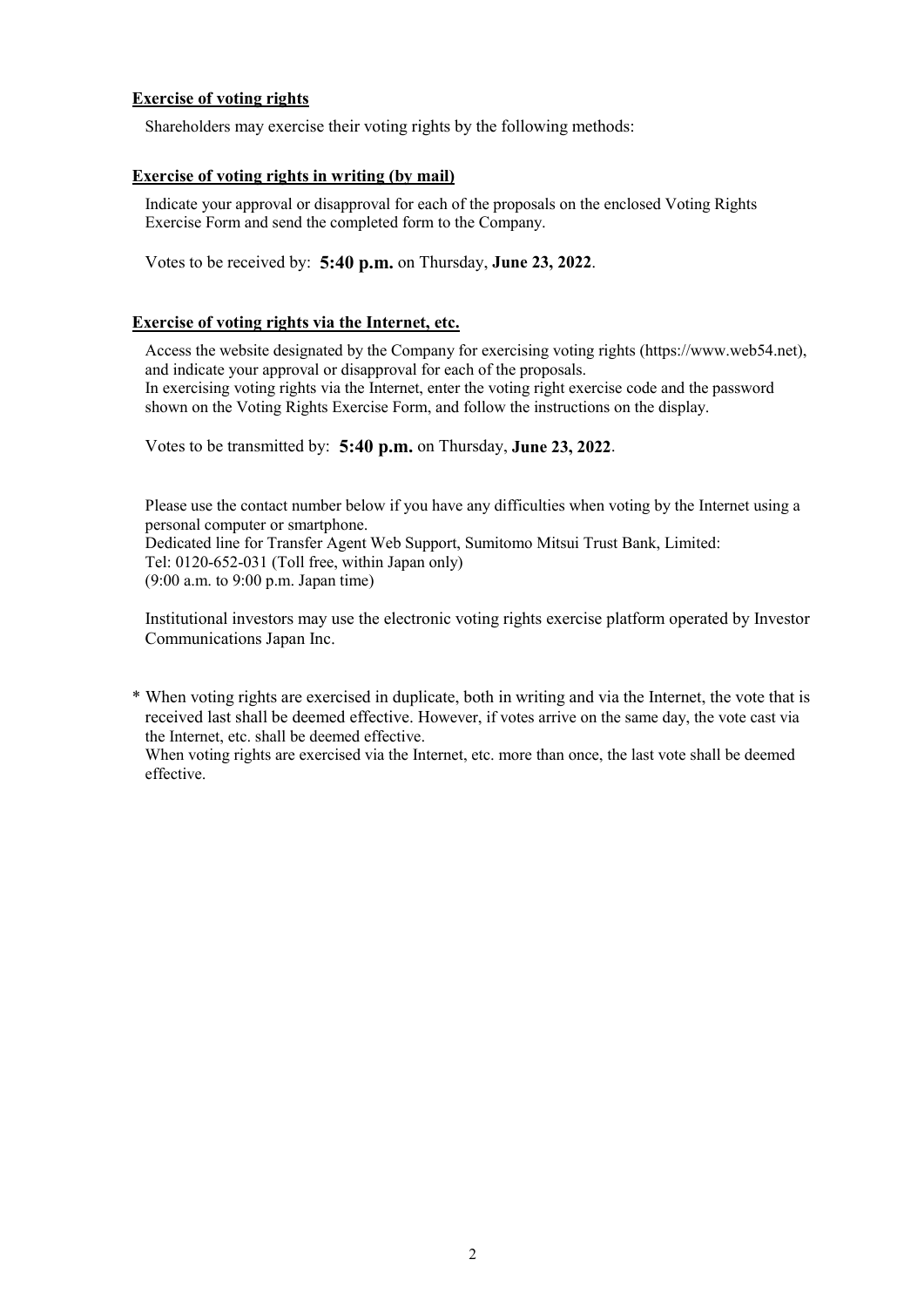#### **REFERENCE MATERIALS**

#### **Proposals and Reference Matters**

#### **No. 1: Appropriation of surplus**

We propose the following appropriation of surplus:

#### **Year-end dividends**

The Company gives top priority to the issue of increasing corporate value through business growth and expansion and regards the return of profits to shareholders as a key management issue. In appropriating profits, we give consideration to all aspects including returns on shareholder investment and the securing of internal reserves for our future growth and expansion. With regard to shareholder returns, the Company targets a total return ratio, which is the ratio of combined dividends and share buybacks to net income attributable to owners of the parent, of 30% or higher, and also targets a dividend on equity (DOE) attributable to owners of the parent, of 3.0% or higher.

Aiming to improve earnings, we allot internal reserves for not only loans and investments to further accelerate the growth and expansion of our businesses and more quickly realize the business portfolios that we should pursue but also research and development to create new innovative technologies.

In addition, on October 1, 2022, the Company will celebrate its 25th anniversary. To show our appreciation to our shareholders, after giving comprehensive consideration to various matters including performance results for the fiscal year under review and the outlook for the future business environment, adding memorable dividend of ¥5 on regular dividend, the Company proposes that the year-end dividend be as follows.

(1) Type of dividend property

Cash

(2) Allocation of dividend property and total amount thereof

We propose a year-end dividend of ¥65 per share (ordinary dividend of ¥60 and  $25<sup>th</sup>$ anniversary memorial dividend of ¥2). The total amount of dividends will be ¥12,560,336,100.

(3) Effective date of dividends from surplus June 27, 2022



#### <Reference: Transition in total return ratio>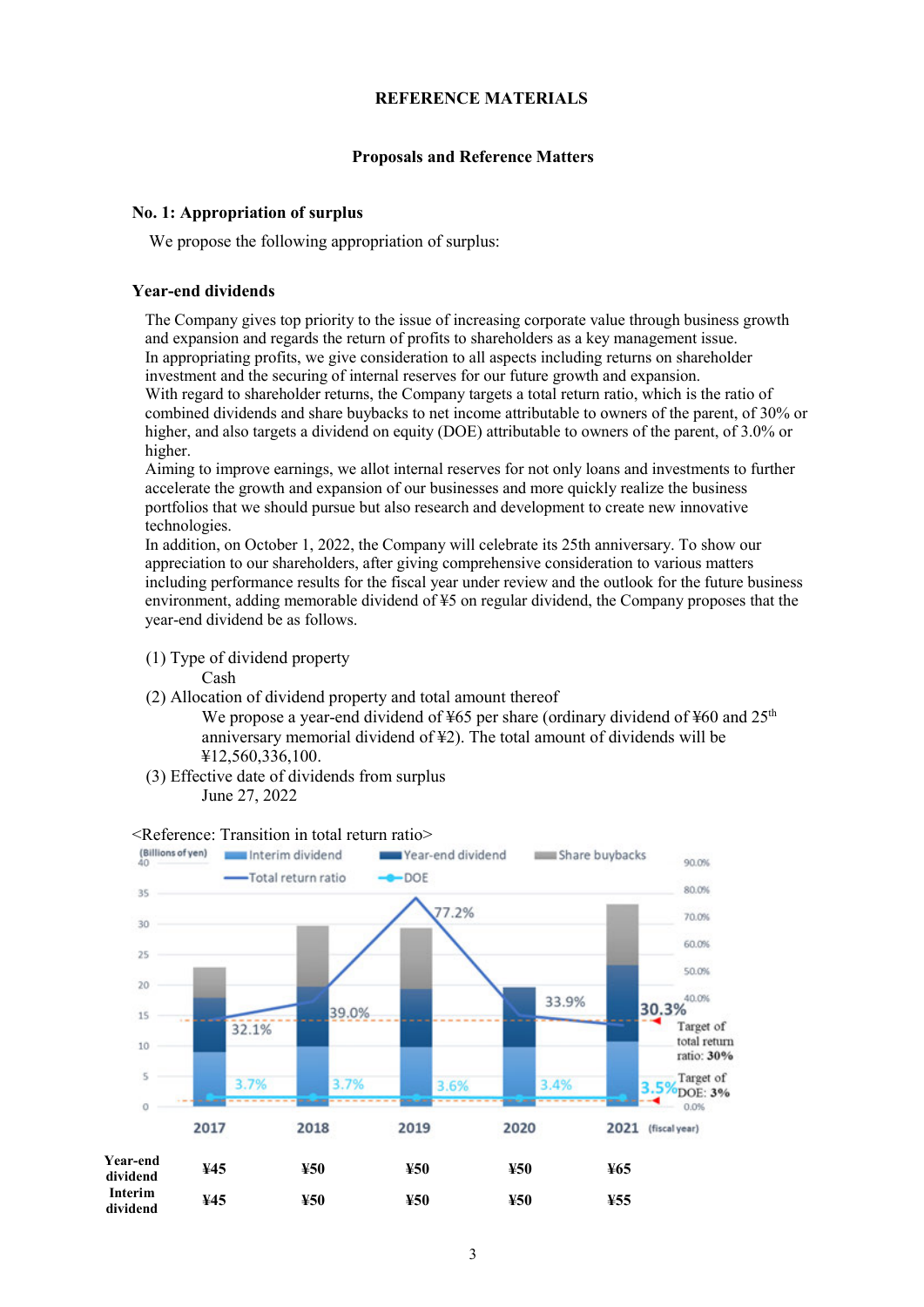#### **<Reference: Transition in capital investment>**



#### **<Reference: Transition in Research and development (R&D) expenses>**





\* The Company has adopted the International Financial Reporting Standards (IFRS) from fiscal year 2020. Accordingly, results from fiscal year 2020 onward are prepared based on IFRS.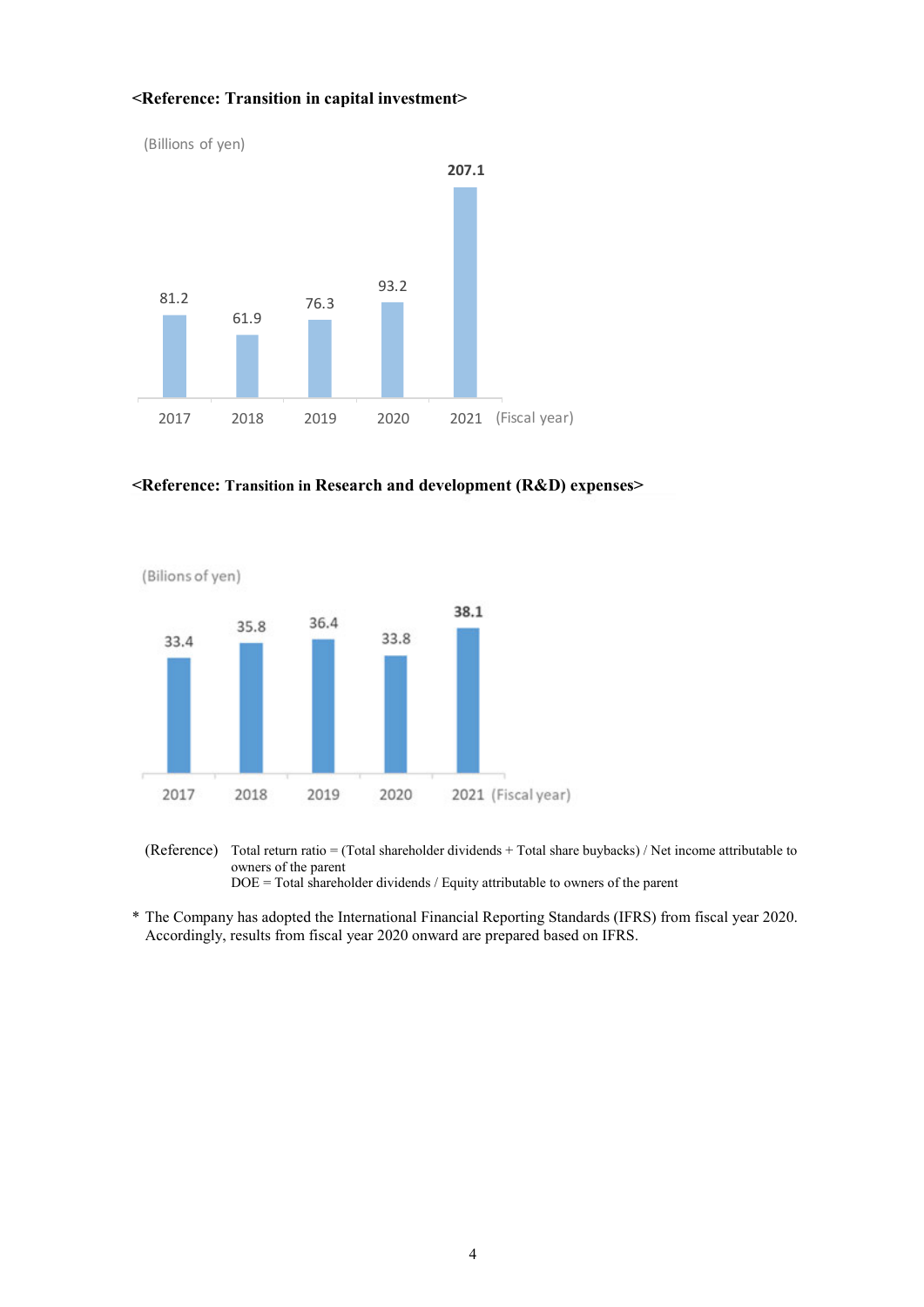#### **No. 2: Partial Amendment of the Articles of Incorporation**

- 1. Reasons for the amendment
	- (1) In light of the current conditions of the business of the Company and its subsidiaries, the Company changes to the business purposes in Article 2 - Purpose of the current Articles of Incorporation in order to clarify its business lines.
	- (2) The Company will amend the location of the head office prescribed in Article 3 Head Office of the current Articles of Incorporation from Minato-ku, Tokyo to Chuo-ku, Tokyo in order to relocate the head office with the aim of upgrading and enhancing the IT infrastructure that is essential to drive digital transformation that we pursue under our Long-Term Business Plan, "VISION 2030," and realizing "new working styles" based on telework and diverse ways of working, which have become the norm in the wake of the COVID-19 pandemic.
	- (3) In accordance with enforcement of "the Act Partially Amending the Companies Act" (Act No. 70 of 2019) and "the Act on the Arrangement of Relevant Acts with Enforcement of the Act Partially Amending the Companies Act" (Act No. 71 of 2019), measures for electronic provision of materials for general meetings of shareholders will be permitted. In addition, in line with that a company which issues Book-Entry Transfer Share (listed company) will be obligated to have stipulations to take measures for electronic provision of materials for general meetings of shareholders in the Articles of Incorporation after the effective date of the Act Partially Amending the Companies Act, the Company amends the Articles of Incorporation accordingly.
- 2. Details of the amendment

Details of the amendment are as follows:

|                                                   | (Underlines indicate amended sections)          |
|---------------------------------------------------|-------------------------------------------------|
| Current Articles of Incorporation                 | Proposed amendments                             |
| <b>CHAPTER I GENERAL PROVISIONS</b>               | <b>CHAPTER I GENERAL PROVISIONS</b>             |
| Article 2 - Purpose                               | Article 2 - Purpose                             |
| The purpose of the Company shall be to engage     | The purpose of the Company shall be to engage   |
| in the following business:                        | in the following business:                      |
| $(1)$ ~ $(16)$ (Provisions omitted)               | $(1)$ ~ $(16)$ (Unchanged)                      |
|                                                   | (17) Planning, design, manufacture, analysis,   |
| <newly established=""></newly>                    | evaluation for industrial design models,        |
|                                                   | product development, and other work that        |
|                                                   | supports industrial product development         |
| (17) Consultation and survey, sale, purchase      | (18) Consultation and survey, sale, purchase    |
| and licensing of technical information such       | and licensing of technical information such     |
| as inventions and know-how, relating to           | as inventions and know-how, relating to         |
| the businesses set forth in each of the           | the businesses set forth in each of the         |
| preceding paragraphs.                             | preceding paragraphs.                           |
| $(18)$ Any businesses incidental to or related to | (19) Any businesses incidental to or related to |
| the businesses set forth in each of the           | the businesses set forth in each of the         |
| preceding paragraphs.                             | preceding paragraphs.                           |
|                                                   |                                                 |
| Article 3 - Head Office                           | Article 3 - Head Office                         |
| The head office of the Company shall be located   | The head office of the Company shall be located |
| in Minato-ku, Tokyo.                              | in Chuo-ku, Tokyo.                              |
|                                                   |                                                 |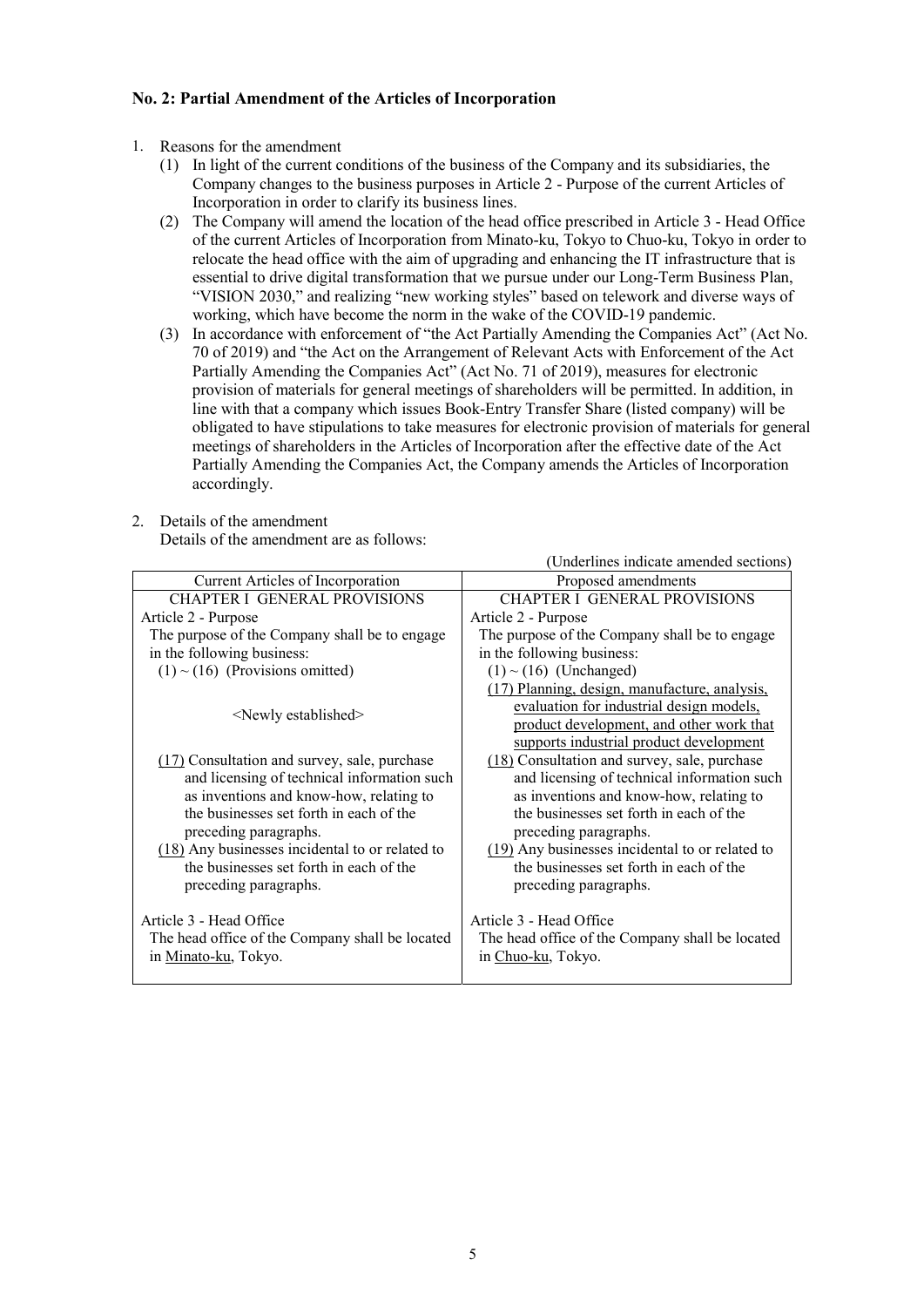| Current Articles of Incorporation                 | Proposed amendments                               |
|---------------------------------------------------|---------------------------------------------------|
| CHAPTER III GENERAL MEETING OF                    | CHAPTER III GENERAL MEETING OF                    |
| <b>SHAREHOLDERS</b>                               | <b>SHAREHOLDERS</b>                               |
| Article 15 - Internet Disclosure of Reference     |                                                   |
| Documents for General Meeting of                  |                                                   |
| Shareholders and Constructive Notice              |                                                   |
|                                                   |                                                   |
| In convening the general meetings of              |                                                   |
| shareholders, the Company may disclose the        |                                                   |
| information regarding matters to be stated or     |                                                   |
| displayed in the reference documents for the      |                                                   |
| general meeting of shareholders, business         |                                                   |
| reports, financial statements and consolidated    |                                                   |
| financial statements (including accounting audit  |                                                   |
| reports and audit reports regarding such          |                                                   |
| consolidated financial statements) by way of      | <deleted></deleted>                               |
| utilizing the Internet pursuant to the applicable |                                                   |
| ordinance of the Ministry of Justice. In such     |                                                   |
| cases, the Company shall be deemed to have        |                                                   |
| provided the shareholders with the reference      |                                                   |
| documents for the general meeting of              |                                                   |
| shareholders, business reports, financial         |                                                   |
| statements and consolidated financial statements  |                                                   |
| stating or displaying such matters.               |                                                   |
|                                                   | Article 15 - Electric Provision Measures, Etc.    |
|                                                   | (1) In the convocation of general meetings of     |
|                                                   | shareholders, the Company shall provide           |
|                                                   | electronically information that is the content    |
|                                                   |                                                   |
|                                                   | of reference documents for the general            |
|                                                   | meeting of shareholders, etc.                     |
|                                                   | (2) Of the matters to which electronic provision  |
| <newly established=""></newly>                    | measures apply, the Company may choose            |
|                                                   | not to record all or part of matters stipulated   |
|                                                   | in the Ordinance of the Ministry of Justice in    |
|                                                   | the physical documents provided to                |
|                                                   | shareholders who made requests for provision      |
|                                                   | of physical documents by the record date for      |
|                                                   | voting rights.                                    |
|                                                   |                                                   |
| <newly established=""></newly>                    | (Supplementary provisions)                        |
|                                                   | Article 1 - The Date of Effect                    |
|                                                   | The amendments of Article 3 - Head Office         |
|                                                   | shall take effect from the date of Head Office    |
|                                                   | relocation which will be approved at the Board    |
| <newly established=""></newly>                    | of Directors Meeting which will be held by        |
|                                                   | March 31, 2023. The Article shall be deleted on   |
|                                                   | the day after the date of Head Office relocation. |
|                                                   | Article 2 – Transitional Measures for Electronic  |
|                                                   | provision, Etc.                                   |
|                                                   | (1) The deletion of Article 15 - Internet         |
|                                                   | Disclosure of Reference Documents for             |
|                                                   | General Meeting of Shareholders and               |
|                                                   | Constructive Notice in the pre-amended            |
|                                                   | Articles of Incorporation and the                 |
|                                                   |                                                   |
|                                                   | establishment of the new Article 15 - Electric    |
|                                                   | Provision Measures, Etc. in the amended           |
|                                                   | Articles of Incorporation shall be effective      |
|                                                   | from September 1, 2022 as the date of             |
|                                                   | enforcement of the revised provisions             |
|                                                   | provided for in the proviso to Article 1 of the   |
|                                                   | Supplementary Provisions of the Act Partially     |
|                                                   | Amending the Companies Act (Act No. 70 of         |
|                                                   | 2019) (hereinafter referred to as the "Date of    |
|                                                   | Enforcement").                                    |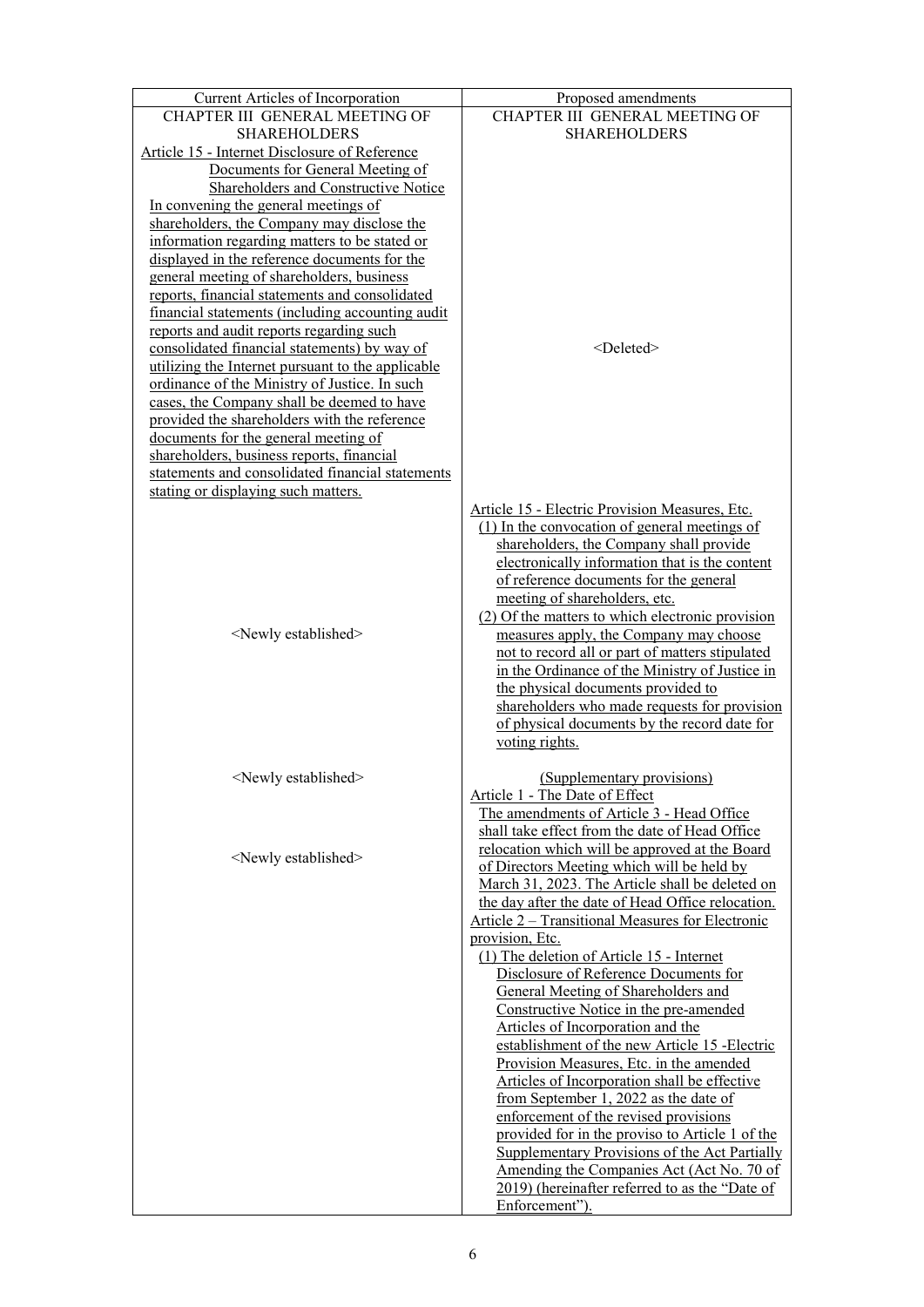| <b>Current Articles of Incorporation</b> | Proposed amendments                             |
|------------------------------------------|-------------------------------------------------|
| <newly established=""></newly>           | (2) Notwithstanding the provision of the        |
|                                          | preceding paragraph, Article 15 - Internet      |
|                                          | Disclosure of Reference Documents for           |
|                                          | General Meeting of Shareholders and             |
|                                          | Constructive Notice of the pre-amended          |
|                                          | Articles of Incorporation shall remain          |
|                                          | effective regarding any general meeting of      |
|                                          | shareholders held on a date within $s$ ix $(6)$ |
|                                          | months from the Date of Enforcement.            |
|                                          | (3) These Supplementary Provisions shall be     |
|                                          | deleted on the date when $six(6)$ months have   |
|                                          | elapsed from the Date of Enforcement or         |
|                                          | three (3) months have elapsed from the date     |
|                                          | of the general meeting of shareholders in the   |
|                                          | preceding paragraph, whichever is later.        |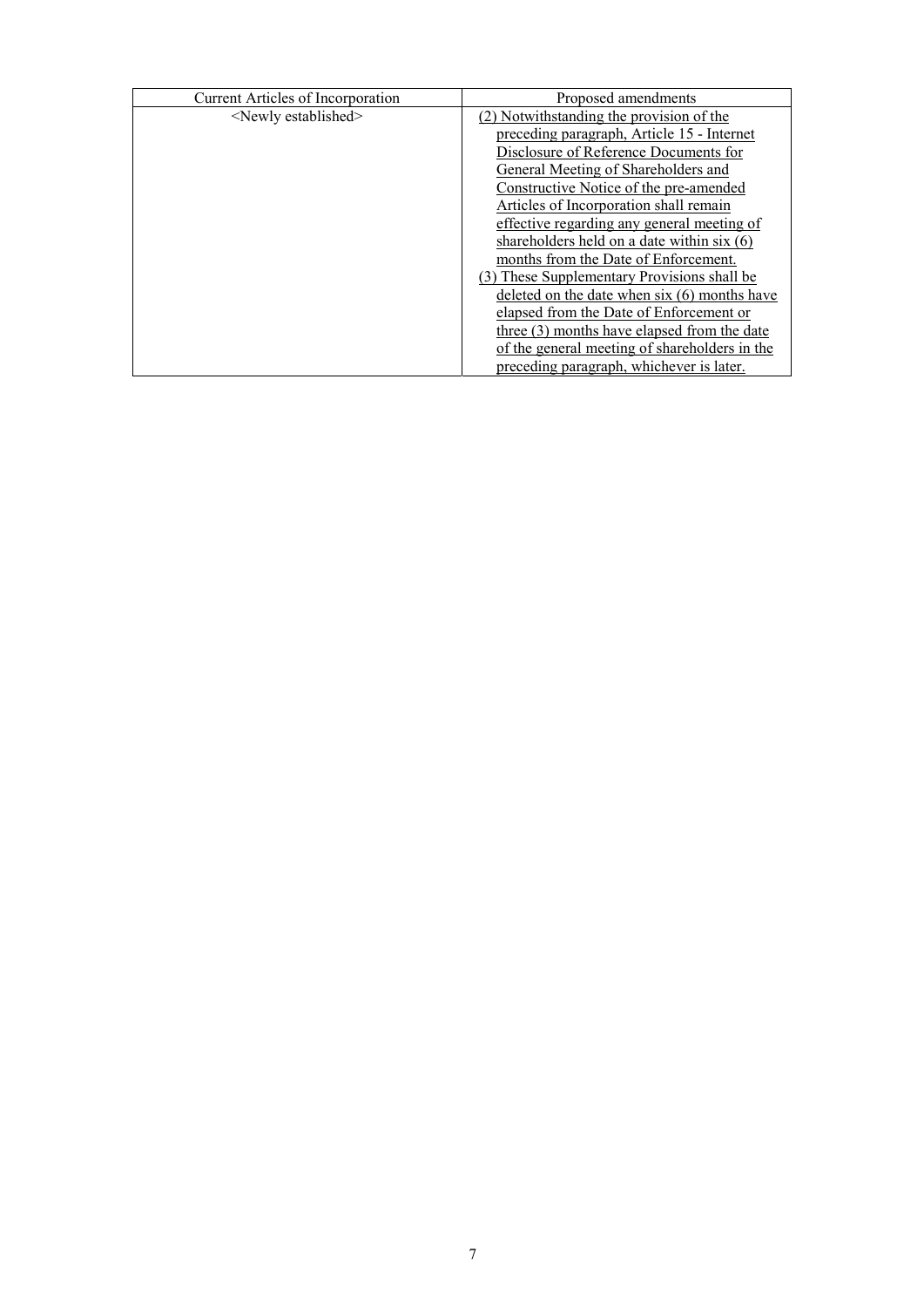### **No. 3: Election of eight (8) Directors**

As the terms of office of all eight (8) Directors will expire at the close of this Ordinary General Meeting of Shareholders, we propose the election of eight (8) Directors. To enhance corporate governance and increase the transparency of management, three (3) of the eight (8) are candidates for Outside Directors. Director candidates are as follows.

7 males (87.5%) 1 female (12.5%)

|             |                           |            |                                                                                                                                                                                                                                                                                                                                                                    |                         | Board of                           |                                         |                                         |                    |           | Specialties and experience |                        |                    |              |
|-------------|---------------------------|------------|--------------------------------------------------------------------------------------------------------------------------------------------------------------------------------------------------------------------------------------------------------------------------------------------------------------------------------------------------------------------|-------------------------|------------------------------------|-----------------------------------------|-----------------------------------------|--------------------|-----------|----------------------------|------------------------|--------------------|--------------|
| No.<br>Name |                           |            | <b>Current Positions and</b><br>Areas of Responsibility at the Company                                                                                                                                                                                                                                                                                             | Term<br>of<br>Office    | Directors<br>Meeting<br>Attendance | Corporate<br>management<br>and planning | Production<br>and<br>technology/<br>R&D | Global<br>business | Marketing | HR/labor<br>management     | Finance/<br>accounting | Risk<br>management | Independence |
|             | <b>TANNOWA</b><br>Tsutomu | Reelection | Representative Director, Member<br>of the Board, Chairman                                                                                                                                                                                                                                                                                                          | 10<br>years             | 16/16                              |                                         |                                         |                    |           |                            |                        |                    |              |
|             | <b>HASHIMOTO</b><br>Osamu | Reelection | Representative Director, Member<br>of the Board, President & CEO<br>Supervision of General Business<br>Execution (CEO)                                                                                                                                                                                                                                             | $\overline{4}$<br>years | 16/16                              |                                         |                                         |                    |           |                            |                        |                    |              |
| 3           | YOSHINO<br>Tadashi        | Reelection | Representative Director, Member<br>of the Board, Senior Managing<br><b>Executive Officer</b><br><b>CTO</b><br>In charge of RC & Quality<br>Assurance Div., Fabricated<br>Products Business Coordination<br>Div. and Responsible Care<br>Committee.<br>Supervising R&D Center,<br>Production & Technology<br>Center, and Basic & Green<br>Materials Business Sector | year                    | 13/13                              |                                         |                                         |                    |           |                            |                        |                    |              |
| 4           | <b>NAKAJIMA</b><br>Hajime | Reelection | Member of the Board, Senior<br>Managing Executive Officer<br><b>CFO</b><br>In charge of Finance &<br>Accounting Div., Corporate<br>Administration & Legal Div. and<br>Risk & Compliance Committee                                                                                                                                                                  | 2<br>years              | 16/16                              |                                         |                                         |                    |           |                            |                        |                    |              |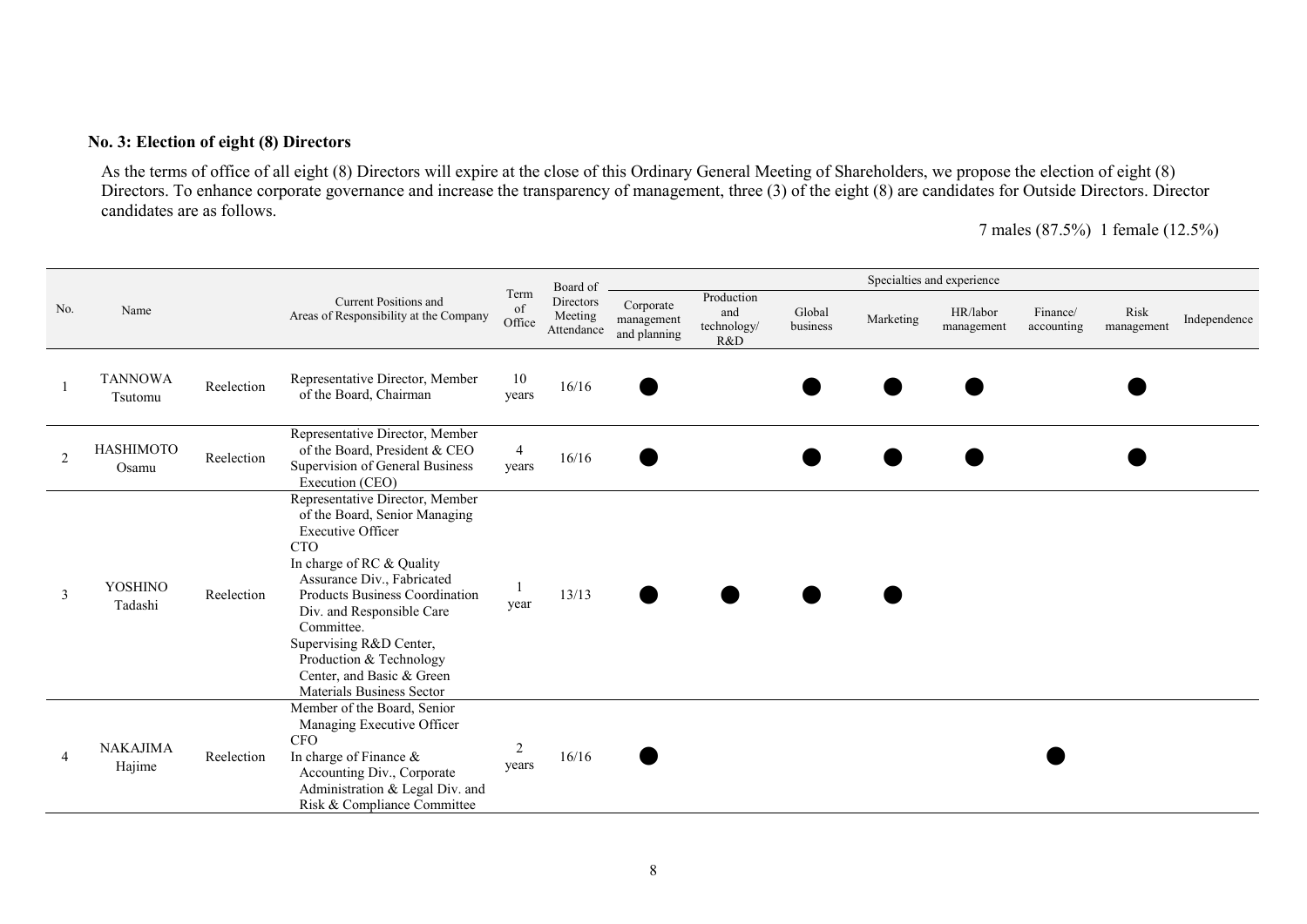|             |                            |                                      |                                                                                                                                                                                                                                                                                                                       |                      | Board of                           |                                         |                                         |                    |           | Specialties and experience |                        |                    |              |
|-------------|----------------------------|--------------------------------------|-----------------------------------------------------------------------------------------------------------------------------------------------------------------------------------------------------------------------------------------------------------------------------------------------------------------------|----------------------|------------------------------------|-----------------------------------------|-----------------------------------------|--------------------|-----------|----------------------------|------------------------|--------------------|--------------|
| No.<br>Name |                            |                                      | <b>Current Positions and</b><br>Areas of Responsibility at the Company                                                                                                                                                                                                                                                | Term<br>of<br>Office | Directors<br>Meeting<br>Attendance | Corporate<br>management<br>and planning | Production<br>and<br>technology/<br>R&D | Global<br>business | Marketing | HR/labor<br>management     | Finance/<br>accounting | Risk<br>management | Independence |
| 5           | <b>ANDOU</b><br>Yoshinori  | <b>New</b>                           | Senior Managing Executive<br>Officer<br><b>CHRO</b><br>In charge of Human Resources<br>Div., Global Human Resources<br>Div., Affiliates Coordination<br>Div., Corporate Communications<br>Div., Mitsui Chemicals Asia<br>Pacific, Mitsui Chemicals China,<br>Mitsui Chemicals America, and<br>Mitsui Chemicals Europe |                      |                                    |                                         |                                         |                    |           |                            |                        |                    |              |
| 6           | YOSHIMARU<br>Yukiko        | Reelection<br>Outside<br>Independent | Member of the Board                                                                                                                                                                                                                                                                                                   | 3<br>years           | 16/16                              |                                         |                                         |                    |           |                            |                        |                    |              |
| $\tau$      | <b>MABUCHI</b><br>Akira    | Reelection<br>Outside<br>Independent | Member of the Board                                                                                                                                                                                                                                                                                                   | year                 | 13/13                              |                                         |                                         |                    |           |                            |                        |                    |              |
| 8           | <b>MIMURA</b><br>Takayoshi | <b>New</b><br>Outside<br>Independent | $\overline{\phantom{m}}$                                                                                                                                                                                                                                                                                              |                      |                                    |                                         |                                         |                    |           |                            |                        |                    |              |

New: New candidate for Member of the Board

Outside: Candidate for Outside Director

Independent: Candidate for Independent Officer as stipulated by the stock exchange

Reelection: Reelected candidate for Member of the Board (Note) The above table does not represent all the knowledge possessed by Directors.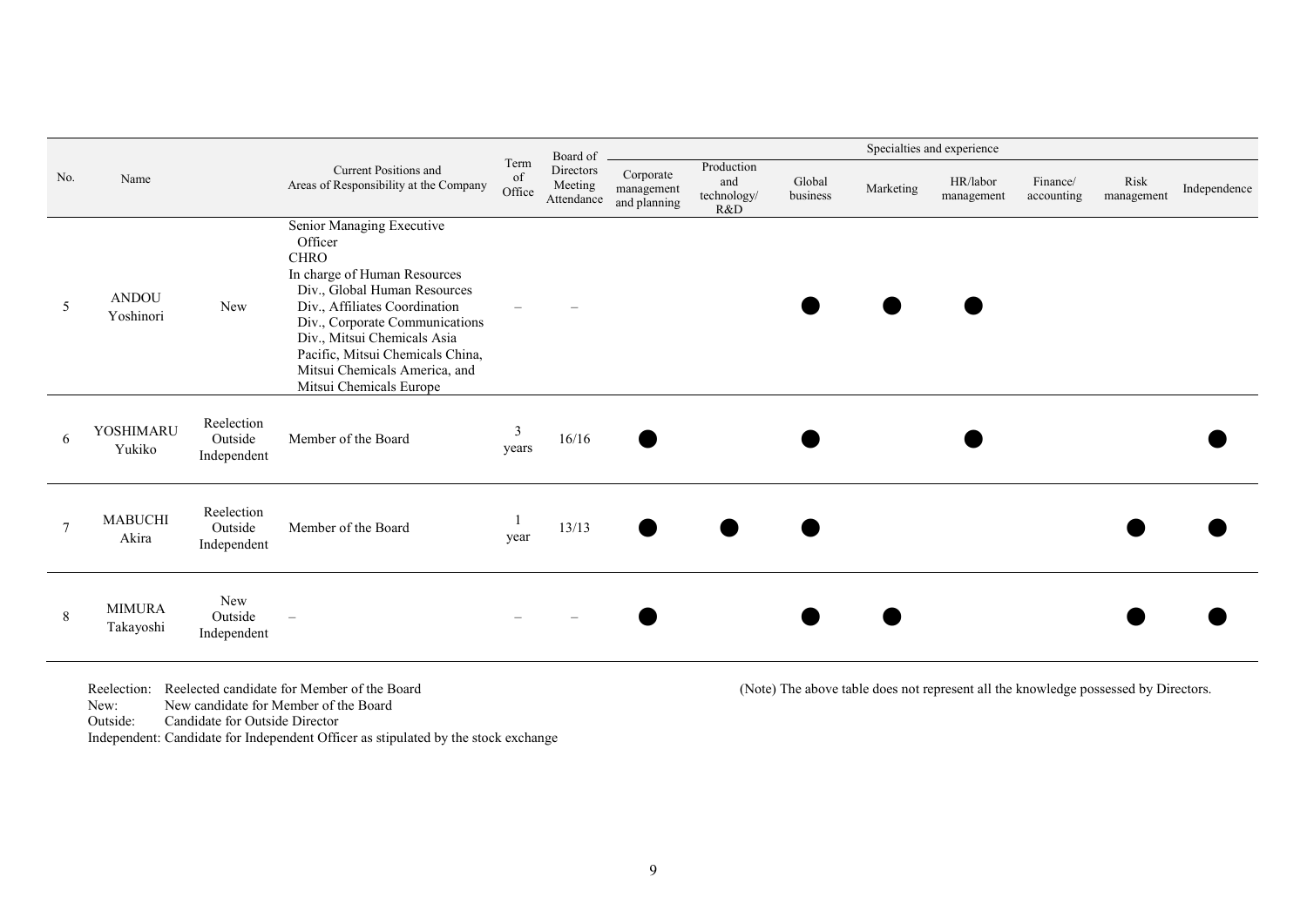- Notes: 1. There are no special conflicts of interests between the Company and any of the candidates for Directors.
	- 2. The Company has concluded a liability limitation contract with YOSHIMARU Yukiko and MABUCHI Akira in accordance with Article 427, Paragraph 1 of the Companies Act to limit the liability for damages as provided in Article 423, Paragraph 1 of the Companies Act. Under this contract, the maximum liability for damages shall be the amount provided by laws and regulations. If YOSHIMARU Yukiko and MABUCHI Akira are reelected as Outside Directors, the Company will continue the said contract with them. Moreover, if MIMURA Takayoshi is elected as Outside Director, the Company will conclude a liability limitation contract with him in accordance with Article 427, Paragraph 1 of the Companies Act to limit the liability for damages as provided in Article 423, Paragraph 1 of the Companies Act. Under this contract, the maximum liability for damages shall be the amount provided by laws and regulations.
	- 3. The Company has concluded a directors and officers liability insurance contract, whose outline is as follows, with an insurance company in accordance with Article 430-3, Paragraph 1 of the Companies Act. All of the candidates for Directors, except for MIMURA Takayoshi, are already insured under this insurance contract and will continue to be insured after their reelection or election and appointment. Moreover, MIMURA Takayoshi will be insured under this insurance contract if he is elected and appointed. This insurance contract will be renewed in June 2022.
		- Outline of the contents of the insurance contract
		- (1) Actual ratio of premiums paid by the insured

The premiums are paid by the Company, and the insured does not bear the premiums.

(2) Outline of the events insured against

The insured will be compensated for damages (legal damages and litigation expenses) incurred as a result of a claim for damages arising from the insured's performance of duties.

(3) Measures to ensure the appropriateness of the duties of corporate officers

An exemption clause is attached to the contract to the effect that liability for damages caused by the insured's intentional acts, illegal private giving of benefits, criminal acts, etc. will not be compensated.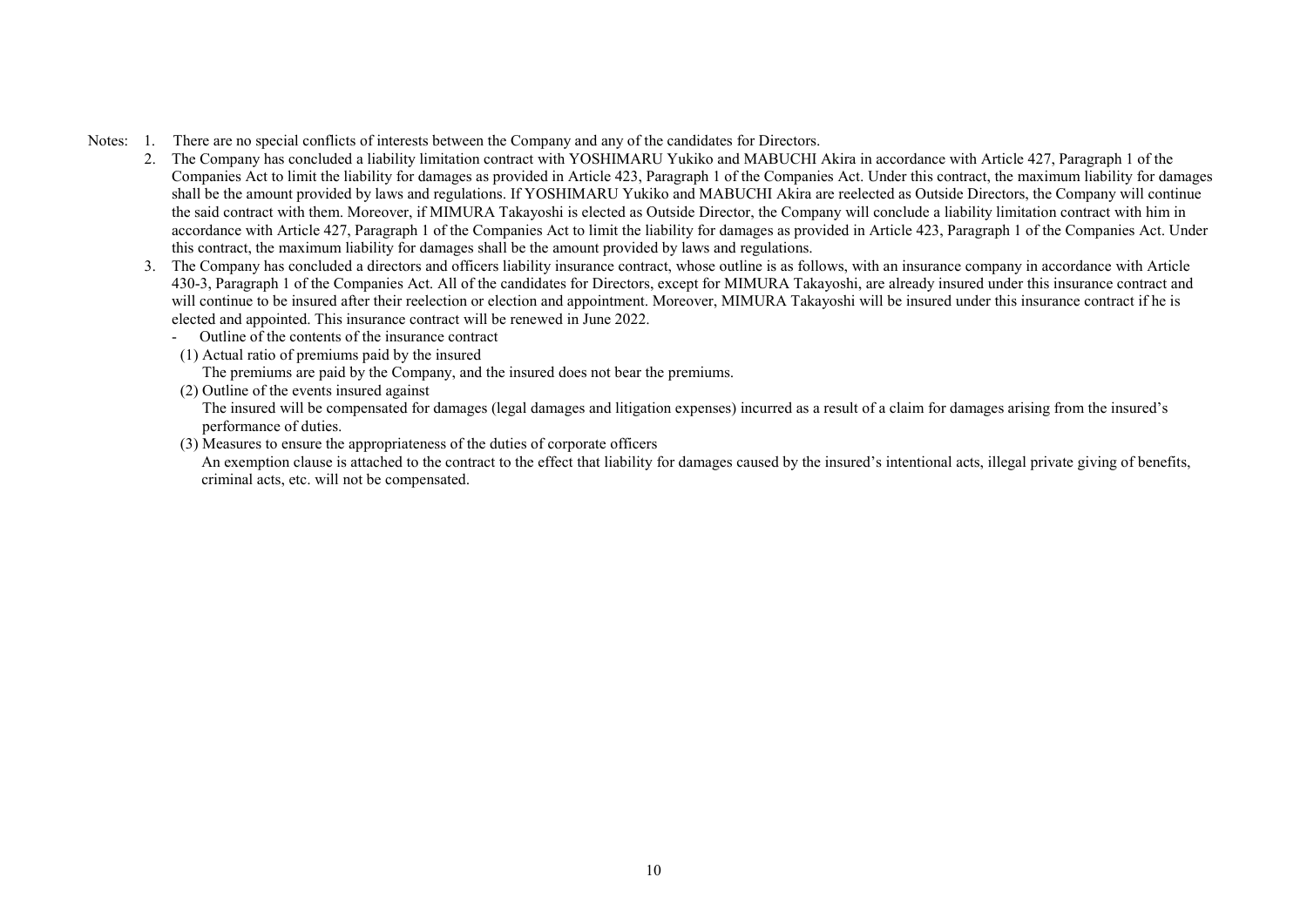|                          |                                                                                                                                                                                                                                                      |                                                                                                                                                                                                                                                                                                                                                                                                                                                                                                                                                                                                                                                                                                                                                                                                                                                                                                                                                                                                                                                                                                                                                                                                                                                                                                                                | Owned                                        |
|--------------------------|------------------------------------------------------------------------------------------------------------------------------------------------------------------------------------------------------------------------------------------------------|--------------------------------------------------------------------------------------------------------------------------------------------------------------------------------------------------------------------------------------------------------------------------------------------------------------------------------------------------------------------------------------------------------------------------------------------------------------------------------------------------------------------------------------------------------------------------------------------------------------------------------------------------------------------------------------------------------------------------------------------------------------------------------------------------------------------------------------------------------------------------------------------------------------------------------------------------------------------------------------------------------------------------------------------------------------------------------------------------------------------------------------------------------------------------------------------------------------------------------------------------------------------------------------------------------------------------------|----------------------------------------------|
| Candidate<br>Number<br>1 | Name<br>(Date of Birth)<br><b>TANNOWA</b><br>Tsutomu<br>$(70 \text{ years old})$<br>Date of Birth:<br>Oct. 26, 1951<br>Term of Office:<br>10 years<br>Board of<br>Directors<br>Meeting<br>Attendance:<br>$16/16(100\%)$<br><reelection></reelection> | Career Summary<br>Apr. 1976<br>Joined Mitsui Toatsu Chemicals, Inc.<br>Apr. 2007<br>Executive Officer of the Company<br>Apr. 2010<br>Managing Executive Officer of the<br>Company<br>Member of the Board, Managing<br>Jun. 2012<br>Executive Officer of the Company<br>Apr. 2013<br>Member of the Board, Senior Managing<br>Executive Officer of the Company<br>Representative Director, Member of the<br>Apr. 2014<br>Board, President & CEO of the Company<br>Representative Director, Member of the<br>Apr. 2020<br>Board, Chairman of the Company (to<br>present)<br>Outside Director of KDDI<br>Jun. 2022<br>CORPORATION (scheduled)<br>Positions and areas of responsibility at the Company<br>Representative Director, Member of the Board,<br>Chairman<br>Significant concurrent position<br>Outside Director of KDDI CORPORATION<br>(scheduled to be appointed in June 2022)<br>Reasons for nomination<br>TANNOWA Tsutomu is substantially well-versed<br>regarding affairs of the Company, on the basis of<br>his wide experience with respect to personnel,<br>business centered around basic chemicals, factories<br>and so on. Moreover, serving as the President of the<br>Company since 2014, he has played a firm<br>leadership role in moving the Company forward,<br>and has accordingly achieved success in | Number of Shares<br>of the Company<br>61,294 |
|                          |                                                                                                                                                                                                                                                      |                                                                                                                                                                                                                                                                                                                                                                                                                                                                                                                                                                                                                                                                                                                                                                                                                                                                                                                                                                                                                                                                                                                                                                                                                                                                                                                                |                                              |
|                          |                                                                                                                                                                                                                                                      | spearheading initiatives geared to turning around<br>the Company's business performance. Since 2020,                                                                                                                                                                                                                                                                                                                                                                                                                                                                                                                                                                                                                                                                                                                                                                                                                                                                                                                                                                                                                                                                                                                                                                                                                           |                                              |
|                          |                                                                                                                                                                                                                                                      | as the Chairman of the Company, he has provided<br>effective management supervision based on his<br>experience so far. We deem him capable of making<br>further contributions that increase the Company's<br>corporate value, and accordingly believe that he is<br>the right person for the post of Director.                                                                                                                                                                                                                                                                                                                                                                                                                                                                                                                                                                                                                                                                                                                                                                                                                                                                                                                                                                                                                 |                                              |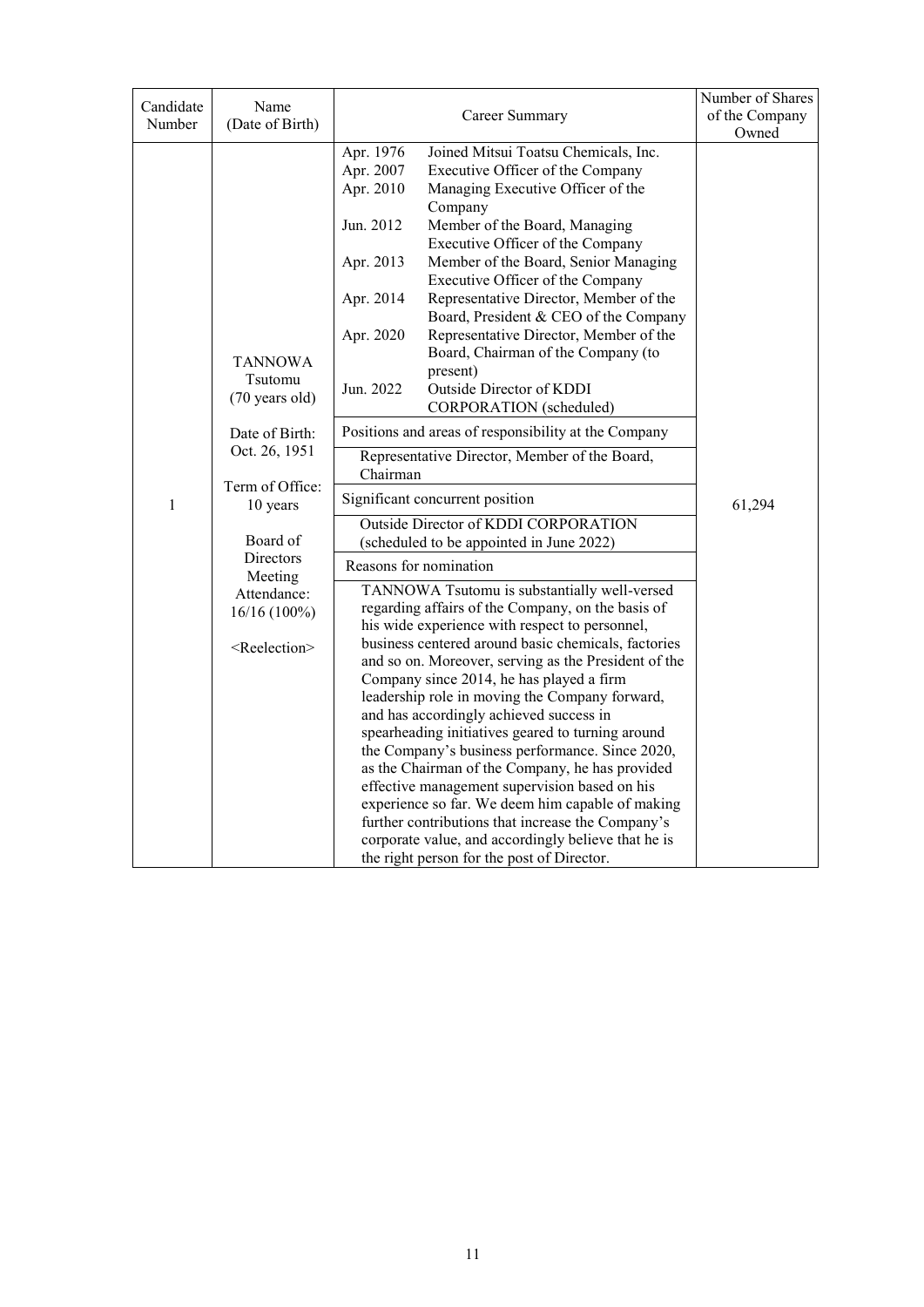| Candidate | Name                                                                                                      |                                                                                                                                                                                                                                                                                                                                                                                                                                                                                                                                                                                                                                                                                                                                                                                                                                                                                                                                                                                                                               | Number of Shares        |
|-----------|-----------------------------------------------------------------------------------------------------------|-------------------------------------------------------------------------------------------------------------------------------------------------------------------------------------------------------------------------------------------------------------------------------------------------------------------------------------------------------------------------------------------------------------------------------------------------------------------------------------------------------------------------------------------------------------------------------------------------------------------------------------------------------------------------------------------------------------------------------------------------------------------------------------------------------------------------------------------------------------------------------------------------------------------------------------------------------------------------------------------------------------------------------|-------------------------|
| Number    | (Date of Birth)                                                                                           | Career Summary                                                                                                                                                                                                                                                                                                                                                                                                                                                                                                                                                                                                                                                                                                                                                                                                                                                                                                                                                                                                                | of the Company<br>Owned |
|           | <b>HASHIMOTO</b>                                                                                          | Apr. 1987<br>Joined the Company<br>Apr. 2015<br>Executive Officer of the Company<br>Apr. 2017<br>Managing Executive Officer of the<br>Company<br>Jun. 2018<br>Member of the Board, Managing<br>Executive Officer of the Company<br>Apr. 2019<br>Member of the Board, Senior Managing<br>Executive Officer of the Company<br>Representative Director, Member of the<br>Apr. 2020<br>Board, President & CEO of the Company<br>(to present)                                                                                                                                                                                                                                                                                                                                                                                                                                                                                                                                                                                      |                         |
|           | Osamu<br>(58 years old)<br>Date of Birth:                                                                 | Positions and areas of responsibility at the Company<br>Representative Director, Member of the Board,<br>President & CEO                                                                                                                                                                                                                                                                                                                                                                                                                                                                                                                                                                                                                                                                                                                                                                                                                                                                                                      |                         |
|           | Oct. 19, 1963                                                                                             | Supervision of General Business Execution (CEO)                                                                                                                                                                                                                                                                                                                                                                                                                                                                                                                                                                                                                                                                                                                                                                                                                                                                                                                                                                               |                         |
|           | Term of Office:                                                                                           | Reasons for nomination                                                                                                                                                                                                                                                                                                                                                                                                                                                                                                                                                                                                                                                                                                                                                                                                                                                                                                                                                                                                        |                         |
| 2         | 4 years<br>Board of<br>Directors<br>Meeting<br>Attendance:<br>$16/16(100\%)$<br><reelection></reelection> | HASHIMOTO Osamu is substantially well-versed<br>regarding affairs of the Company, on the basis of<br>his wide experience with respect to personnel,<br>business and business plans centered around health<br>care and so on. Additionally, he has experience in<br>operations that overlook the Company's corporate<br>management overall as General Manager of<br>Corporate Planning Div. Moreover, in recent years,<br>he has achieved success by playing an important<br>role to realize long-term management plans with an<br>eye to fiscal year 2025 as Business Sector President<br>of Health Care Business Sector. Since 2020, as the<br>President of the Company, he has been leading the<br>Company at the forefront of all employees in the<br>unforeseen situation of the outbreak of the novel<br>coronavirus disease. We deem him capable of<br>making further contributions that increase the<br>Company's corporate value, and accordingly<br>believe that he is the right person for the post of<br>Director. | 20,792                  |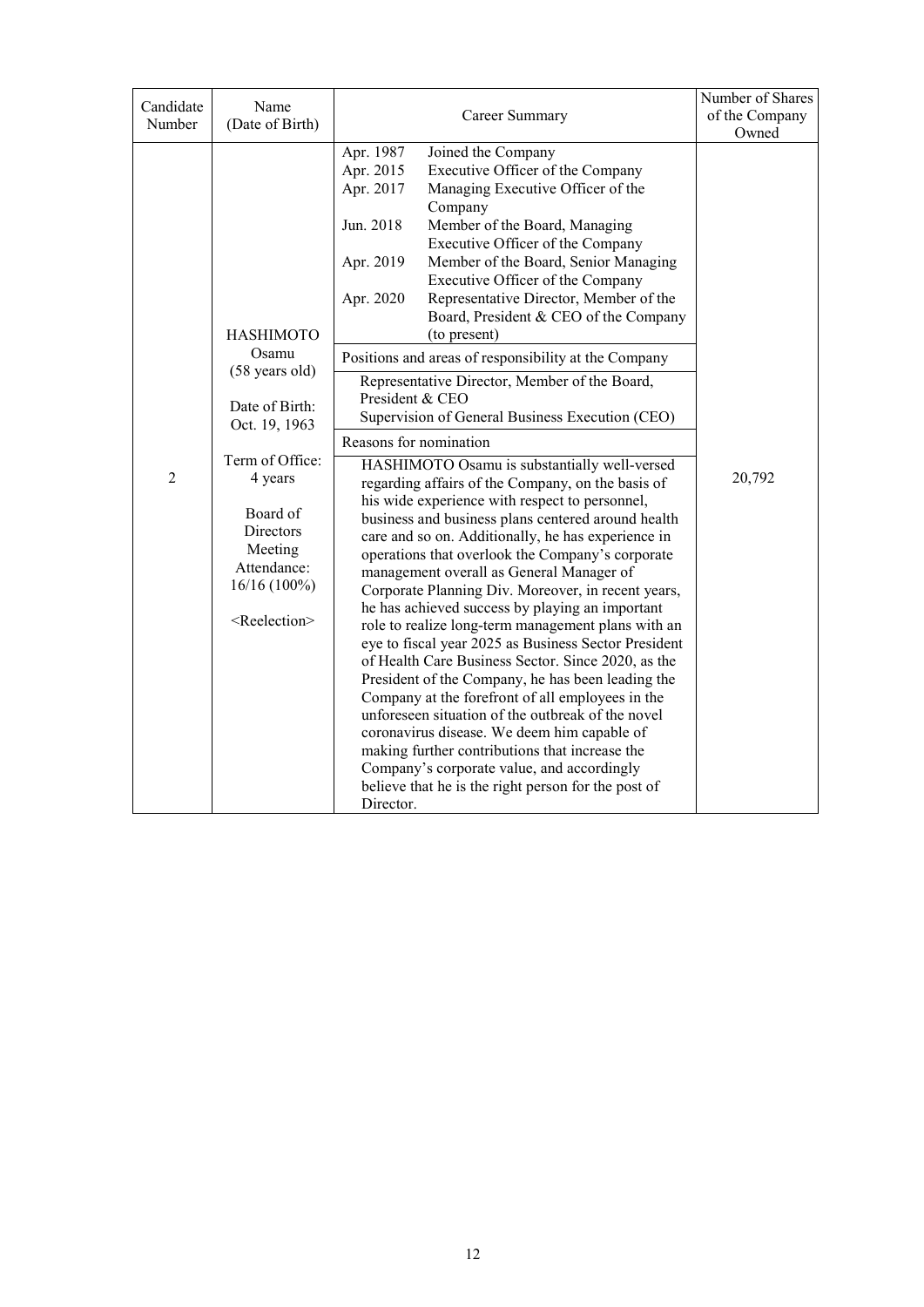| Candidate<br>Number | Name<br>(Date of Birth)                                                                                                                                                                                             |                                                                                                                                                      | Career Summary                                                                                                                                                                                                                                                                                                                                                                                                                                                                                                                                                                                                                                                                                                                                                                                                                                                                                                                                                                                                                                                                                                                                                                                                                                                                                                                                                                                                                                                                                                          | Number of Shares<br>of the Company<br>Owned |
|---------------------|---------------------------------------------------------------------------------------------------------------------------------------------------------------------------------------------------------------------|------------------------------------------------------------------------------------------------------------------------------------------------------|-------------------------------------------------------------------------------------------------------------------------------------------------------------------------------------------------------------------------------------------------------------------------------------------------------------------------------------------------------------------------------------------------------------------------------------------------------------------------------------------------------------------------------------------------------------------------------------------------------------------------------------------------------------------------------------------------------------------------------------------------------------------------------------------------------------------------------------------------------------------------------------------------------------------------------------------------------------------------------------------------------------------------------------------------------------------------------------------------------------------------------------------------------------------------------------------------------------------------------------------------------------------------------------------------------------------------------------------------------------------------------------------------------------------------------------------------------------------------------------------------------------------------|---------------------------------------------|
| 3                   | <b>YOSHINO</b><br>Tadashi<br>$(60 \text{ years old})$<br>Date of Birth:<br>Aug. 5, 1961<br>Term of Office:<br>1 year<br>Board of<br>Directors Meeting<br>Attendance:<br>$13/13(100\%)$<br><reelection></reelection> | Apr. 1987<br>Apr. 2016<br>Apr. 2018<br>Jul. 2018<br>Apr. 2020<br>Jun. 2021<br>Apr. 2022<br><b>CTO</b><br>Reasons for nomination<br>post of Director. | Joined Mitsui Toatsu Chemicals, Inc.<br>Executive Officer of the Company<br>Managing Executive Officer of the<br>Company<br>Managing Executive Officer of the<br>Company and Chairman of Shanghai<br>Sinopec Mitsui Chemicals, Co., Ltd.<br>Senior Managing Executive Officer of the<br>Company and Chairman of Shanghai<br>Sinopec Mitsui Chemicals, Co., Ltd.<br>Member of the Board, Senior Managing<br>Executive Officer of the Company and<br>Chairman of Shanghai Sinopec Mitsui<br>Chemicals, Co., Ltd.<br>Representative Director, Member of the<br>Board, Senior Managing Executive Officer<br>of the Company (to present)<br>Positions and areas of responsibility at the Company<br>Representative Director, Member of the Board,<br>Senior Managing Executive Officer<br>In charge of RC & Quality Assurance Div.,<br>Fabricated Products Business Coordination Div., and<br>Responsible Care Committee<br>Supervising R&D Center, Production & Technology<br>Center, and Basic & Green Materials Business Sector<br>YOSHINO Tadashi is well-versed primarily in the<br>area of basic chemicals, based on his extensive<br>experience developed over many years at factories<br>and businesses. He is also extensively knowledgeable<br>about global management given his experience<br>serving as the head of overseas subsidiaries. We<br>deem him capable of making further contributions<br>that increase the Company's corporate value, and<br>accordingly believe that he is the right person for the | 22,700                                      |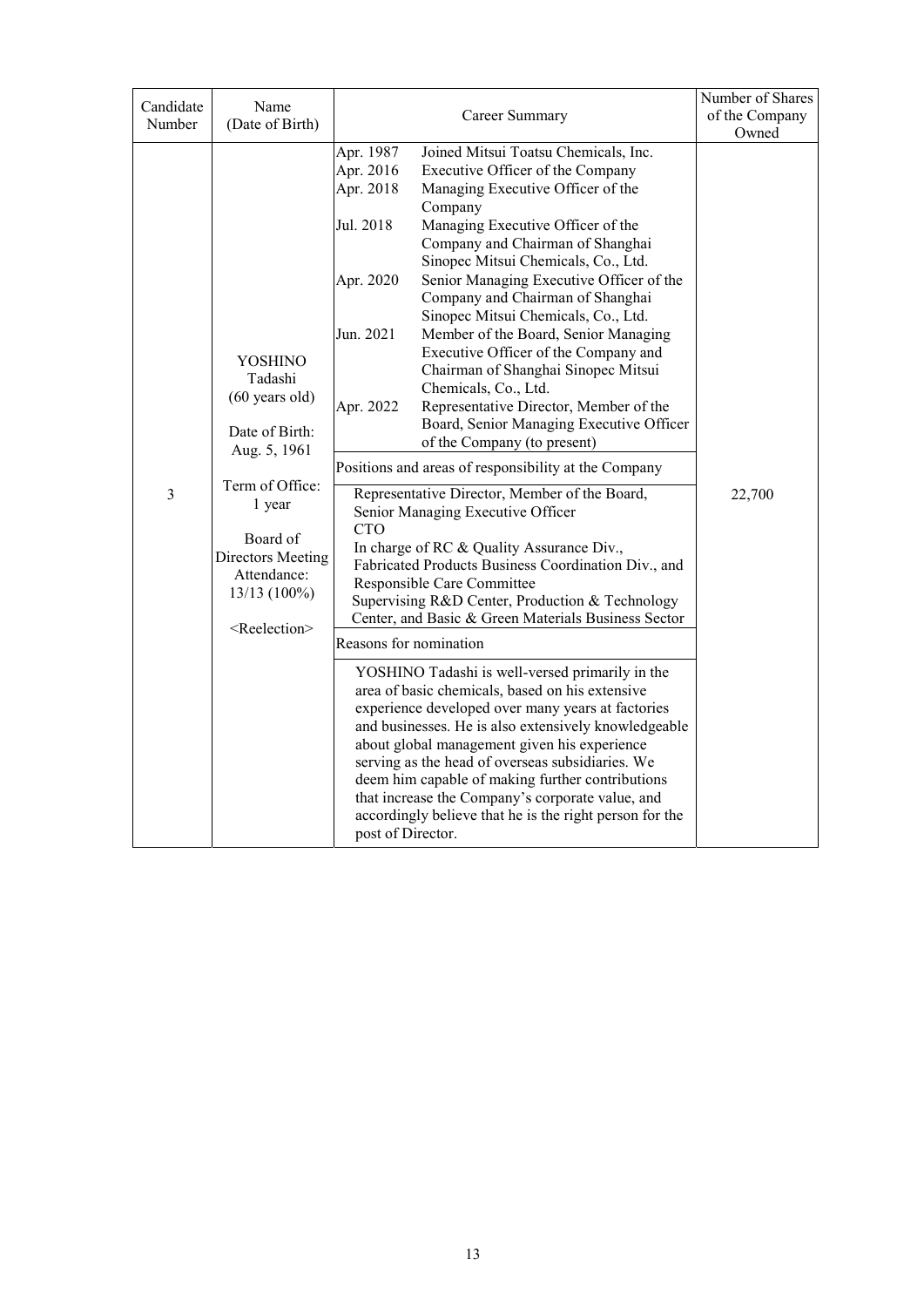| (Date of Birth)<br>Number<br>Owned<br>Apr. 1984<br>Joined Mitsui Toatsu Chemicals, Inc.<br>Apr. 2013<br>General Manager, Performance<br>Management Div. of the Company<br>Apr. 2015<br>Senior Director of the Company<br>General Manager, Finance & Accounting<br>Div.<br>Apr. 2017<br>Executive Officer of the Company<br>General Manager, Finance & Accounting<br>Div.<br><b>NAKAJIMA</b><br>Apr. 2020<br>Managing Executive Officer of the<br>Hajime<br>Company<br>$(61$ years old)<br>Member of the Board, Managing<br>Jun. 2020<br>Executive Officer of the Company<br>Date of Birth:<br>Member of the Board, Senior Managing<br>Apr. 2022<br>Oct. 10, 1960<br>Executive Officer of the Company (to<br>present)<br>Term of Office:<br>Positions and areas of responsibility at the Company<br>4<br>9,471<br>2 years<br>Member of the Board, Senior Managing Executive<br>Officer<br>Board of<br><b>CFO</b><br><b>Directors</b><br>In charge of Finance & Accounting Div., Corporate<br>Meeting<br>Administration & Legal Div., and Risk &<br>Attendance:<br>Compliance Committee<br>16/16 (100%)<br>Reasons for nomination |           |                                   |                | Number of Shares |
|---------------------------------------------------------------------------------------------------------------------------------------------------------------------------------------------------------------------------------------------------------------------------------------------------------------------------------------------------------------------------------------------------------------------------------------------------------------------------------------------------------------------------------------------------------------------------------------------------------------------------------------------------------------------------------------------------------------------------------------------------------------------------------------------------------------------------------------------------------------------------------------------------------------------------------------------------------------------------------------------------------------------------------------------------------------------------------------------------------------------------------|-----------|-----------------------------------|----------------|------------------|
|                                                                                                                                                                                                                                                                                                                                                                                                                                                                                                                                                                                                                                                                                                                                                                                                                                                                                                                                                                                                                                                                                                                                 |           |                                   |                |                  |
| Having served in accounting roles for many years,<br>NAKAJIMA Hajime is substantially well-versed<br>primarily in the area of the finance and accounting<br>of the Mitsui Chemicals Group, and was appointed<br>as CFO in 2020. He is also extensively<br>knowledgeable with experiences in business<br>planning. We deem him capable of making further                                                                                                                                                                                                                                                                                                                                                                                                                                                                                                                                                                                                                                                                                                                                                                         | Candidate | Name<br><reelection></reelection> | Career Summary | of the Company   |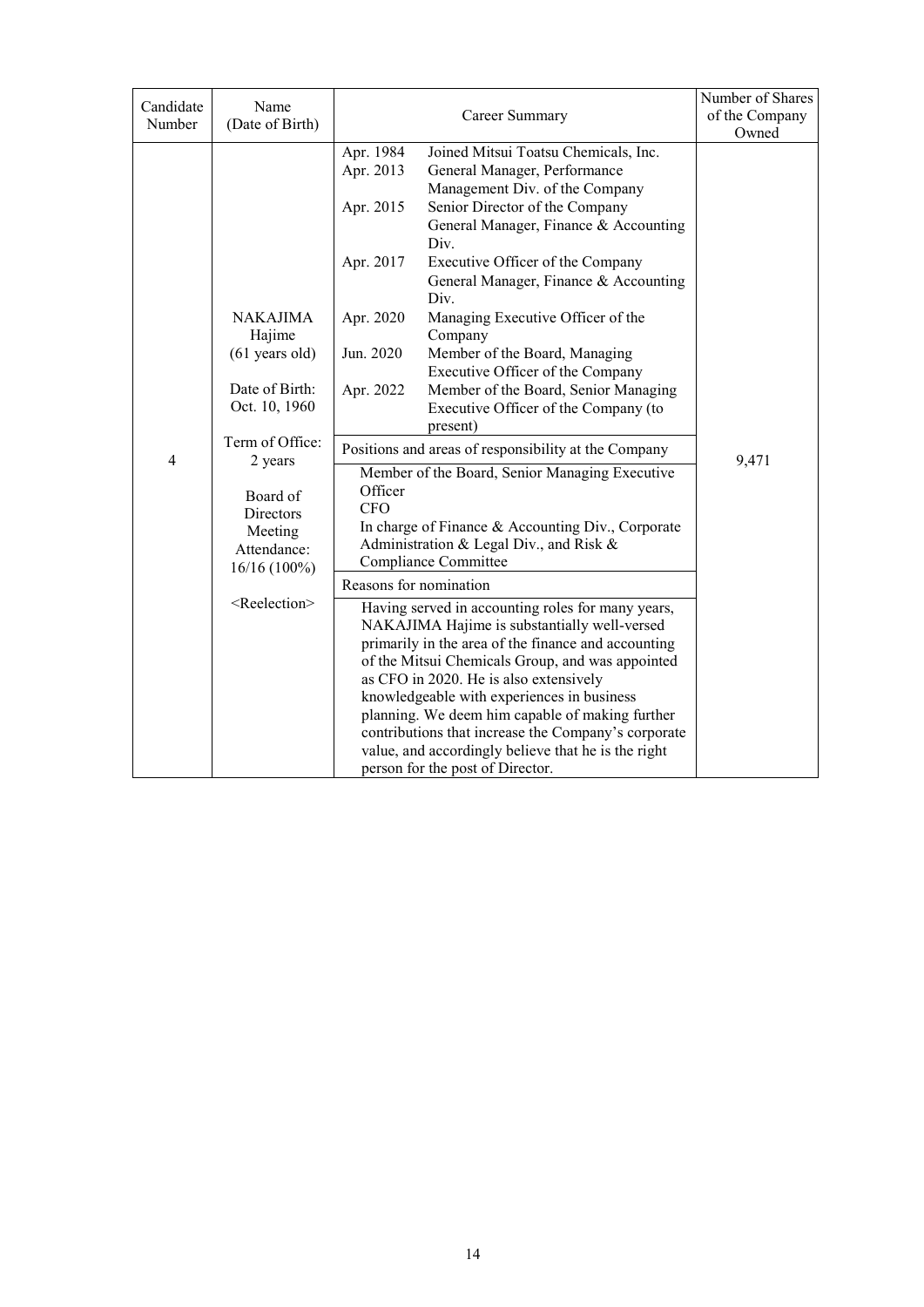| Candidate<br>Number | Name<br>(Date of Birth)                                                                      |                                                                                                           | Career Summary                                                                                                                                                                                                                                                                                                                                                                                                                                                                                                                                                                                                                                                                                                                                                                                                                                                                                                                                                                                                                                                                                                                                                                                                                                                                                                                                                                                                | Number of Shares<br>of the Company |
|---------------------|----------------------------------------------------------------------------------------------|-----------------------------------------------------------------------------------------------------------|---------------------------------------------------------------------------------------------------------------------------------------------------------------------------------------------------------------------------------------------------------------------------------------------------------------------------------------------------------------------------------------------------------------------------------------------------------------------------------------------------------------------------------------------------------------------------------------------------------------------------------------------------------------------------------------------------------------------------------------------------------------------------------------------------------------------------------------------------------------------------------------------------------------------------------------------------------------------------------------------------------------------------------------------------------------------------------------------------------------------------------------------------------------------------------------------------------------------------------------------------------------------------------------------------------------------------------------------------------------------------------------------------------------|------------------------------------|
| 5                   | <b>ANDOU</b><br>Yoshinori<br>(58 years old)<br>Date of Birth:<br>Jan. 3, 1964<br>$<$ New $>$ | Apr. 1986<br>Apr. 2014<br>Apr. 2015<br>Apr. 2016<br>Apr. 2019<br>Apr. 2021<br><b>CHRO</b><br>In charge of | Joined the Company<br>Senior Director of the Company<br>Deputy General Manager, Human<br>Resources Div.<br>Senior Director of the Company<br>General Manager, Human Resources<br>Div.<br>Executive Officer of the Company<br>General Manager, Human Resources<br>Div.<br>Managing Executive Officer of the<br>Company<br>Senior Managing Executive Officer of<br>the Company (to present)<br>Positions and areas of responsibility at the Company<br>Senior Managing Executive Officer<br>Human Resources Div., Global Human Resources<br>Div., Affiliates Coordination Div., Corporate<br>Communications Div., Mitsui Chemicals Asia<br>Pacific, Mitsui Chemicals China, Mitsui Chemicals<br>America, and Mitsui Chemicals Europe<br>Reasons for nomination<br>ANDOU Yoshinori is well-versed primarily in<br>businesses and services of the Company through his<br>wide experience in business sectors including<br>overseas and Executive Offices etc., and has obtain<br>depth of knowledge especially in corporate<br>personnel. He is also extensively knowledgeable<br>about group/global management given his recent<br>experience in charge of overseas regional<br>headquarters and Affiliates Coordination Div. We<br>deem him capable of making contributions that<br>increase the Company's corporate value, and<br>accordingly believe that he is the right person for<br>the post of Director. | Owned<br>12,921                    |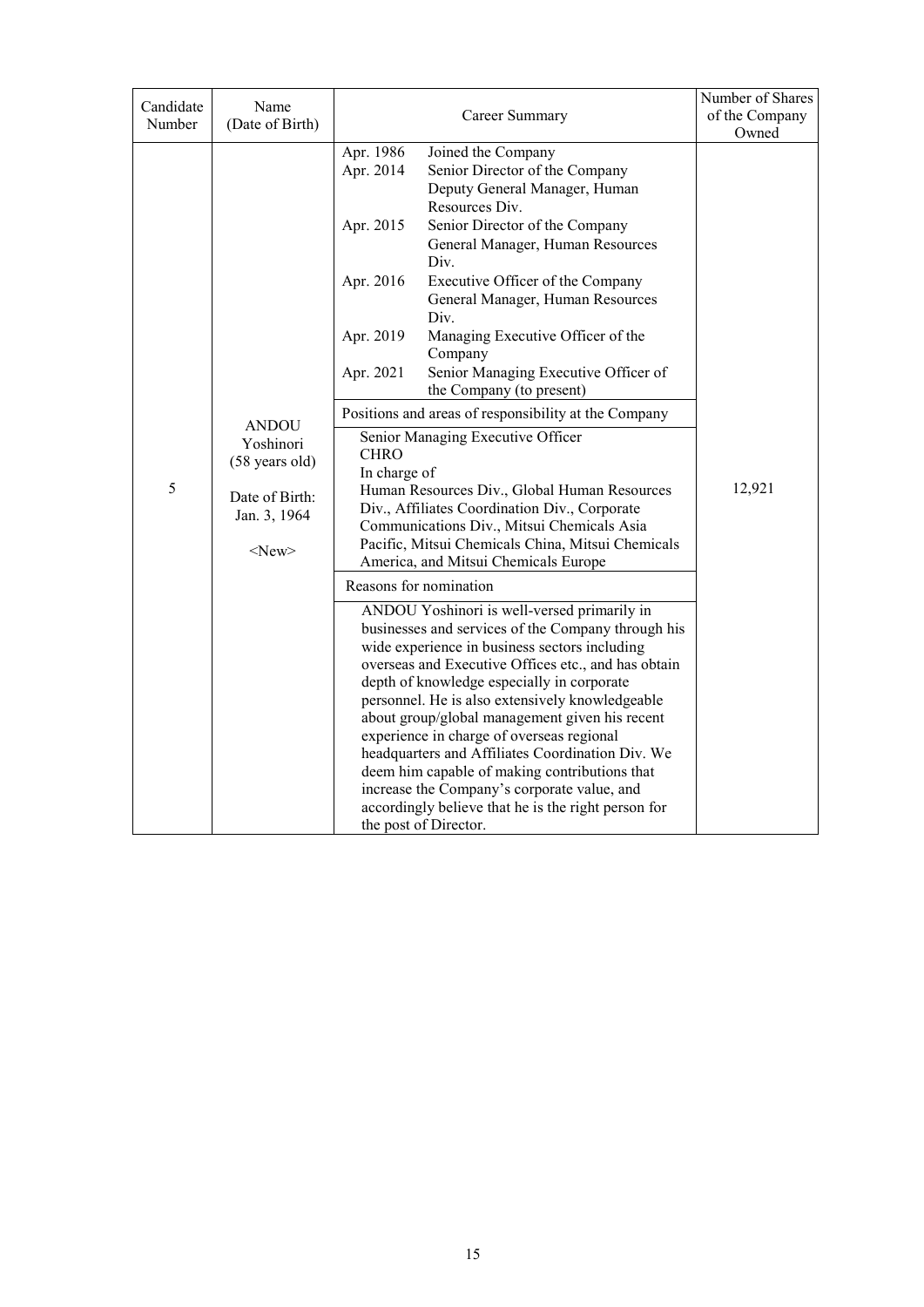| Owned<br>Apr. 1982<br>Joined Oki Electric Industry Co., Ltd.<br>Apr. 1998<br>Director of Oki America Inc., and Head<br>of New York Office of Oki Electric<br>Industry Co., Ltd.<br>Oct. 2004<br>General Manager of Diversity<br>Development Office of NISSAN<br>MOTOR CO., LTD.<br>Joined Nifco Inc.<br>Apr. 2008<br>Executive Officer of Nifco Inc.<br>Jun. 2011<br>Apr. 2018<br>Outside Director of Sekisui House, Ltd.<br>(to present)<br>YOSHIMARU<br>Jun. 2019<br>Member of the Board of the Company (to<br>Yukiko<br>present)<br>$(62 \text{ years old})$<br>Jun. 2021<br>Outsider Director of Daiwabo Holdings<br>CO., Ltd. (to present)<br>Date of Birth:<br>Positions and areas of responsibility at the Company<br>Feb. 1, 1960<br>Member of the Board<br>Term of Office:<br>Significant concurrent positions<br>3 years<br>Outside Director of Sekisui House, Ltd.<br>Board of<br>Outsider Director of Daiwabo Holdings CO., Ltd.<br>1,600<br>6<br>Directors<br>Reasons for nomination and overview of expected roles<br>Meeting<br>YOSHIMARU Yukiko, based on her experience as<br>Attendance:<br>an officer of other companies in areas such as<br>$16/16(100\%)$<br>diversity promotion, and in-depth knowledge | Candidate | Name            |                                                                                                                                                                                                                                                                                                                                                                                                                                       | Number of Shares |
|-------------------------------------------------------------------------------------------------------------------------------------------------------------------------------------------------------------------------------------------------------------------------------------------------------------------------------------------------------------------------------------------------------------------------------------------------------------------------------------------------------------------------------------------------------------------------------------------------------------------------------------------------------------------------------------------------------------------------------------------------------------------------------------------------------------------------------------------------------------------------------------------------------------------------------------------------------------------------------------------------------------------------------------------------------------------------------------------------------------------------------------------------------------------------------------------------------------------------------|-----------|-----------------|---------------------------------------------------------------------------------------------------------------------------------------------------------------------------------------------------------------------------------------------------------------------------------------------------------------------------------------------------------------------------------------------------------------------------------------|------------------|
|                                                                                                                                                                                                                                                                                                                                                                                                                                                                                                                                                                                                                                                                                                                                                                                                                                                                                                                                                                                                                                                                                                                                                                                                                               |           |                 |                                                                                                                                                                                                                                                                                                                                                                                                                                       |                  |
| acquired through her extensive global experience,<br><reelection><br/>objectively evaluates the Company's overall<br/><candidate for<br="">management and actively provides opinions from<br/>Outside<br/>the global perspective and diversity point of view<br/>Director&gt;<br/>etc., at meetings of the Company's Board of<br/><independent<br>Directors. We believe that she will continue<br/>Officer&gt;<br/>providing useful advice on the Company's</independent<br></candidate></reelection>                                                                                                                                                                                                                                                                                                                                                                                                                                                                                                                                                                                                                                                                                                                         | Number    | (Date of Birth) | Career Summary                                                                                                                                                                                                                                                                                                                                                                                                                        | of the Company   |
| corporate management, and contribute to improving                                                                                                                                                                                                                                                                                                                                                                                                                                                                                                                                                                                                                                                                                                                                                                                                                                                                                                                                                                                                                                                                                                                                                                             |           |                 | the effectiveness of the Company's management<br>supervision. In addition, we expect that she will also<br>contribute to ensuring the transparency and<br>suitability of the nomination and compensation<br>system of management as a member of the Human<br>Resource Nomination Committee and the Executive<br>Compensation Committee*, and accordingly<br>believe that she is the right person for the post of<br>Outside Director. |                  |

Note: YOSHIMARU Yukiko served as Executive Officer of Nifco Inc. until June 2018. In the fiscal years of 2019, 2020 and 2021, the Company sold our products to Nifco Inc. However, our sales amount to Nifco Inc. is deemed insignificant given that such amount was less than 1% of the Company's net sales for said fiscal years.

\* The names of the "Human Resource Advisory Committee" and the "Executive Compensation Advisory Committee" have both been changed from fiscal year 2022.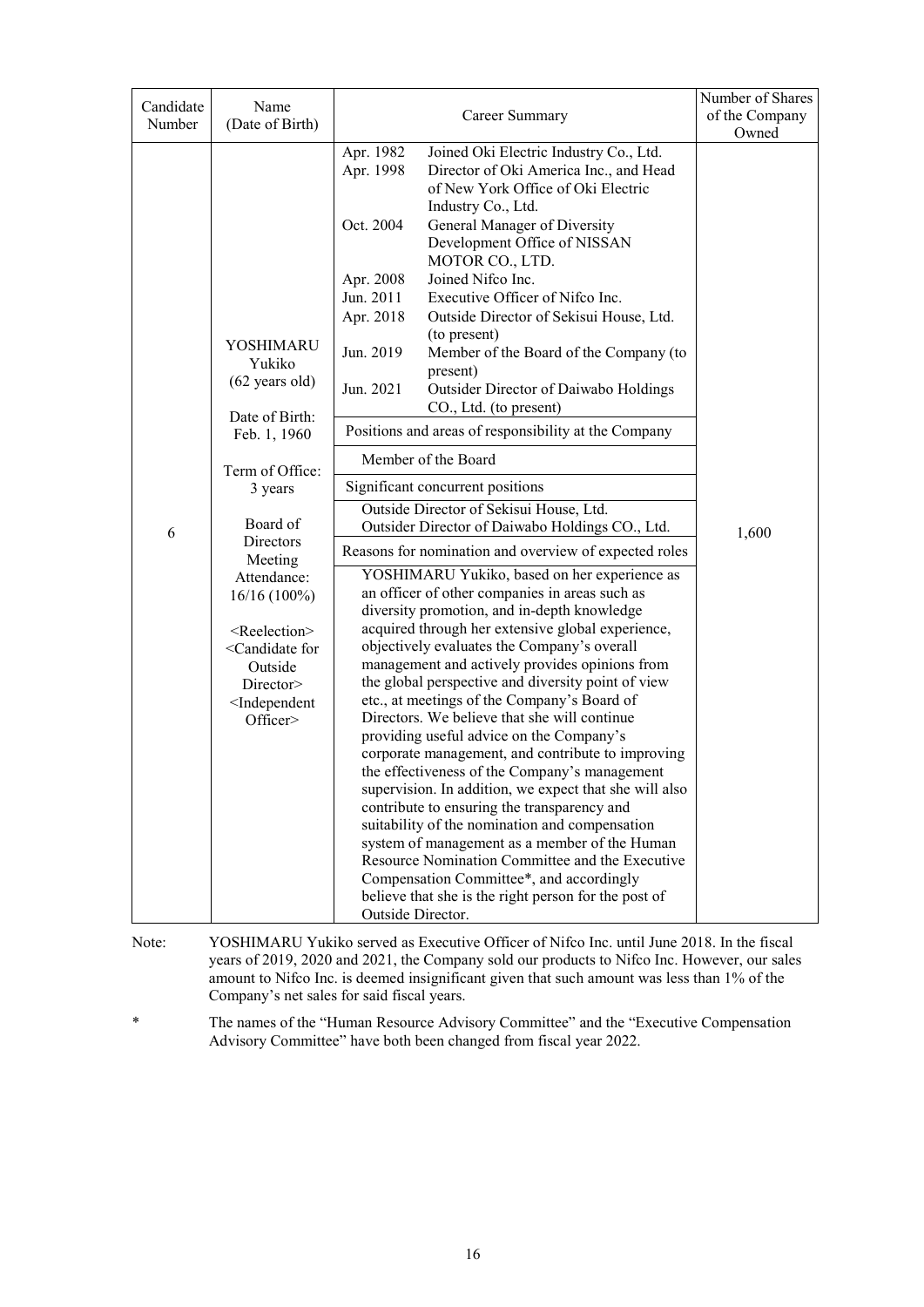| Candidate | Name                                                                                                 |                                                                                                   | Number of Shares |
|-----------|------------------------------------------------------------------------------------------------------|---------------------------------------------------------------------------------------------------|------------------|
| Number    | (Date of Birth)                                                                                      | Career Summary                                                                                    | of the Company   |
|           |                                                                                                      |                                                                                                   | Owned            |
|           |                                                                                                      | Apr. 1979<br>Joined Fuji Heavy Industries Ltd.                                                    |                  |
|           |                                                                                                      | (currently SUBARU CORPORATION)<br>Apr. 2005<br>Executive Officer of Fuji Heavy                    |                  |
|           |                                                                                                      | Industries Ltd.                                                                                   |                  |
|           |                                                                                                      | Jun. 2007<br>Senior Vice President of Fuji Heavy                                                  |                  |
|           |                                                                                                      | Industries Ltd.                                                                                   |                  |
|           |                                                                                                      | Jun. 2010<br>Director of the Board, Executive Vice                                                |                  |
|           |                                                                                                      | President of Fuji Heavy Industries Ltd.                                                           |                  |
|           | MABUCHI                                                                                              | Jun. 2015<br>Corporate Auditor of Fuji Heavy                                                      |                  |
|           | Akira                                                                                                | Industries Ltd.                                                                                   |                  |
|           | $(68 \text{ years old})$                                                                             | Jun. 2021<br>Member of the Board of the Company (to                                               |                  |
|           |                                                                                                      | present)                                                                                          |                  |
|           | Date of Birth:                                                                                       | Positions and areas of responsibility at the Company                                              |                  |
|           | Sep. 11, 1953                                                                                        | Member of the Board                                                                               |                  |
|           | Term of Office:                                                                                      | Significant concurrent positions                                                                  |                  |
|           | 1 year                                                                                               |                                                                                                   |                  |
| 7         | Board of                                                                                             | Reasons for nomination and overview of expected roles                                             | 900              |
|           | Directors                                                                                            | MABUCHI Akira, based on his extensive                                                             |                  |
|           | Meeting<br>Attendance:                                                                               | experience as a corporate manager, and in-depth                                                   |                  |
|           | 13/13 (100%)                                                                                         | knowledge of the mobility field, on which the                                                     |                  |
|           |                                                                                                      | Company is focusing, objectively evaluates the                                                    |                  |
|           | <reelection></reelection>                                                                            | Company's overall management and actively<br>provides opinions from perspective of suitability of |                  |
|           | <candidate for<="" td=""><td>the business strategy and governance etc., at</td><td></td></candidate> | the business strategy and governance etc., at                                                     |                  |
|           | Outside                                                                                              | meetings of the Company's Board of Directors. We                                                  |                  |
|           | Director>                                                                                            | believe that he will continue providing useful                                                    |                  |
|           | <independent< td=""><td>advice on the Company's corporate management,</td><td></td></independent<>   | advice on the Company's corporate management,                                                     |                  |
|           | Officer>                                                                                             | and contribute to improving the effectiveness of the                                              |                  |
|           |                                                                                                      | Company's management supervision. In addition,                                                    |                  |
|           |                                                                                                      | we expect that he will also contribute to ensuring                                                |                  |
|           |                                                                                                      | the transparency and suitability of the nomination                                                |                  |
|           |                                                                                                      | and compensation system of management as a<br>member of the Human Resource Nomination             |                  |
|           |                                                                                                      | Committee and the Executive Compensation                                                          |                  |
|           |                                                                                                      | Committee*, and accordingly believe that he is the                                                |                  |
|           |                                                                                                      | right person for the post of Outside Director.                                                    |                  |

- Note: As a Corporate Auditor of SUBARU CORPORATION, MABUCHI Akira had been making recommendations on legal compliance and internal control on a regular basis. During his term of office, from 2017 to 2018, it was discovered that inappropriate actions were being taken in the completion inspection process at some factories of SUBARU CORPORATION. After the discovery of this fact, MABUCHI Akira received reports from time to time on the investigation of the causes and efforts to prevent recurrence, and made various recommendations.
- \* The names of the "Human Resource Advisory Committee" and the "Executive Compensation Advisory Committee" have both been changed from fiscal year 2022.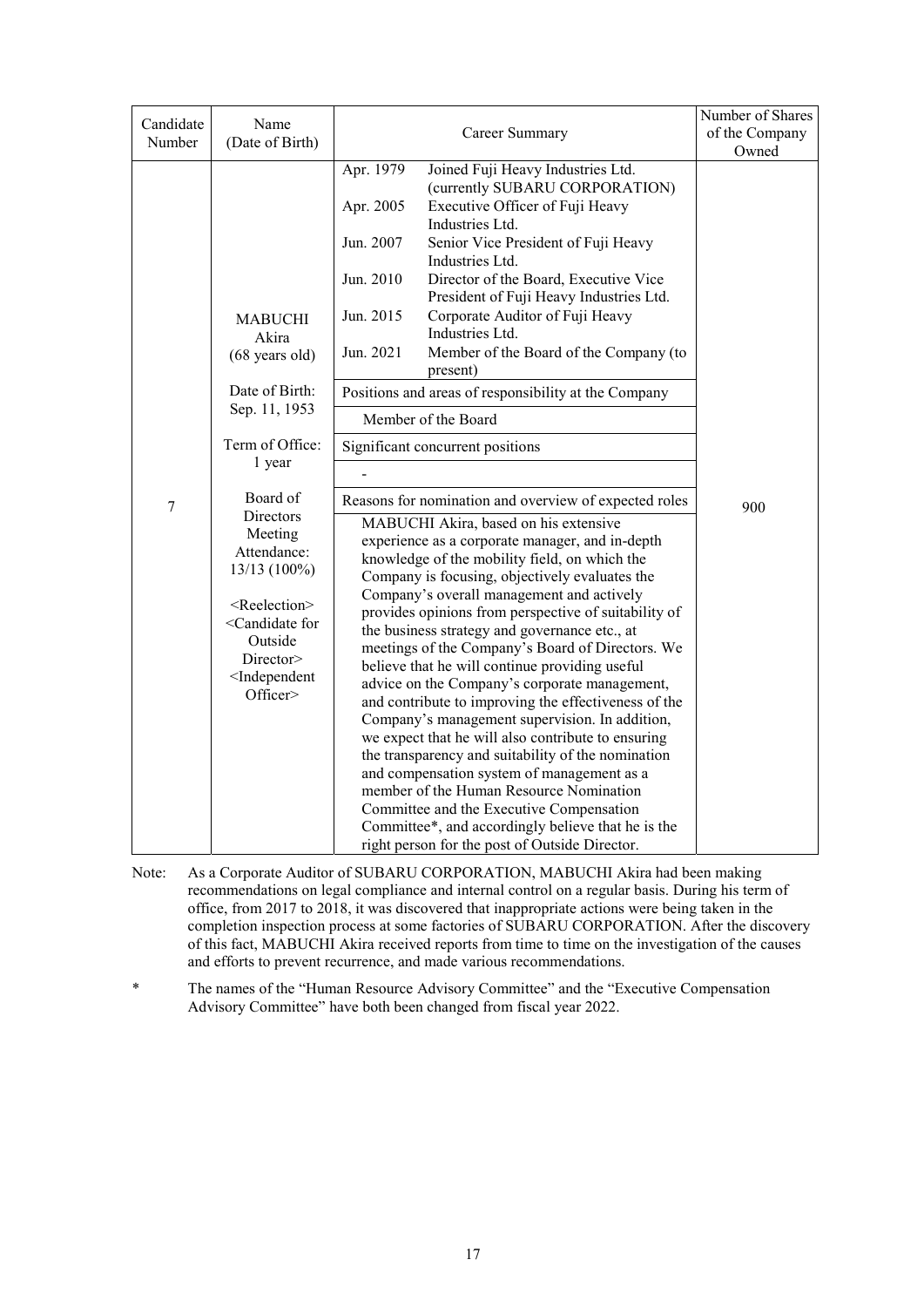| Candidate<br>Number | Name<br>(Date of Birth)                                                                                                                                                                                            | Career Summary                                                                                                                                                                                                                                                                                                                                                                                                                                                                                                                                                                                                                                                                                                                                                                                                                                                                                                                                                                                                                                                                                                                                                                                                                                                                                                                                                                                                                                                                                                                                                                                                                                                                                                                                                                                                                                                                                                | Number of Shares<br>of the Company<br>Owned |
|---------------------|--------------------------------------------------------------------------------------------------------------------------------------------------------------------------------------------------------------------|---------------------------------------------------------------------------------------------------------------------------------------------------------------------------------------------------------------------------------------------------------------------------------------------------------------------------------------------------------------------------------------------------------------------------------------------------------------------------------------------------------------------------------------------------------------------------------------------------------------------------------------------------------------------------------------------------------------------------------------------------------------------------------------------------------------------------------------------------------------------------------------------------------------------------------------------------------------------------------------------------------------------------------------------------------------------------------------------------------------------------------------------------------------------------------------------------------------------------------------------------------------------------------------------------------------------------------------------------------------------------------------------------------------------------------------------------------------------------------------------------------------------------------------------------------------------------------------------------------------------------------------------------------------------------------------------------------------------------------------------------------------------------------------------------------------------------------------------------------------------------------------------------------------|---------------------------------------------|
| $8\,$               | <b>MIMURA</b><br>Takayoshi<br>$(68 \text{ years old})$<br>Date of Birth:<br>Jun. 18, 1953<br>$<$ New $>$<br><candidate for<br="">Outside<br/>Director<br/><independent<br>Officer&gt;</independent<br></candidate> | Apr. 1977<br>Joined Terumo Corporation<br>Jun. 2002<br>Executive Officer of Terumo Corporation<br>Jun. 2003<br>Director and Executive Officer of<br>Terumo Corporation<br>Director and Managing Executive Officer<br>Jun. 2007<br>of Terumo Corporation<br>Jun. 2010<br>Director and Senior Managing Executive<br>Officer of Terumo Corporation<br>Chairman of the Board of Terumo<br>Apr. 2017<br>Corporation<br>Jun. 2021<br>Chairman of The Japan Federation of<br>Medical Devices Associations (to<br>present)<br>Apr. 2022<br>Director and Corporate Advisor of<br>Terumo Corporation<br>Jun. 2022<br>Corporate Advisor of Terumo<br>Corporation (scheduled)<br>Jun. 2022<br>Outside Director of AUTOBACS<br>SEVEN CO., LTD. (scheduled)<br>Significant concurrent positions<br>Corporate Advisor of Terumo Corporation<br>(scheduled to be appointed in June 2022)<br>Outside Director of AUTOBACS SEVEN CO.,<br>LTD. (scheduled to be appointed in June 2022)<br>Reasons for nomination and overview of expected roles<br>We believe that MIMURA Takayoshi, based on his<br>extensive experience as a corporate manager and his<br>experience as chairman of the industry association,<br>and in-depth knowledge of the healthcare field, on<br>which the Company is focusing, will objectively<br>evaluate the Company's overall management and<br>identify essential issues and risks, provide useful<br>advice on the Company's overall management, and<br>contribute to improving the effectiveness of the<br>Company's management supervision. We also<br>expect him to contribute to ensuring the<br>transparency and suitability of the nomination and<br>compensation system of management as a member<br>of the Human Resource Nomination Committee and<br>the Executive Compensation Committee*.<br>Accordingly, we believe that he is the right person<br>for the post of Outside Director. | $\boldsymbol{0}$                            |

Note: MIMURA Takayoshi concurrently serves as Director and Corporate Advisor of Terumo Corporation. In the fiscal years of 2019, 2020 and 2021, the Company sold our products to Terumo Corporation. However, our sales amount to Terumo Corporation is deemed insignificant given that such amount was less than 1% of the Company's net sales for said fiscal years.

\* The names of the "Human Resource Advisory Committee" and the "Executive Compensation Advisory Committee" have both been changed from fiscal year 2022.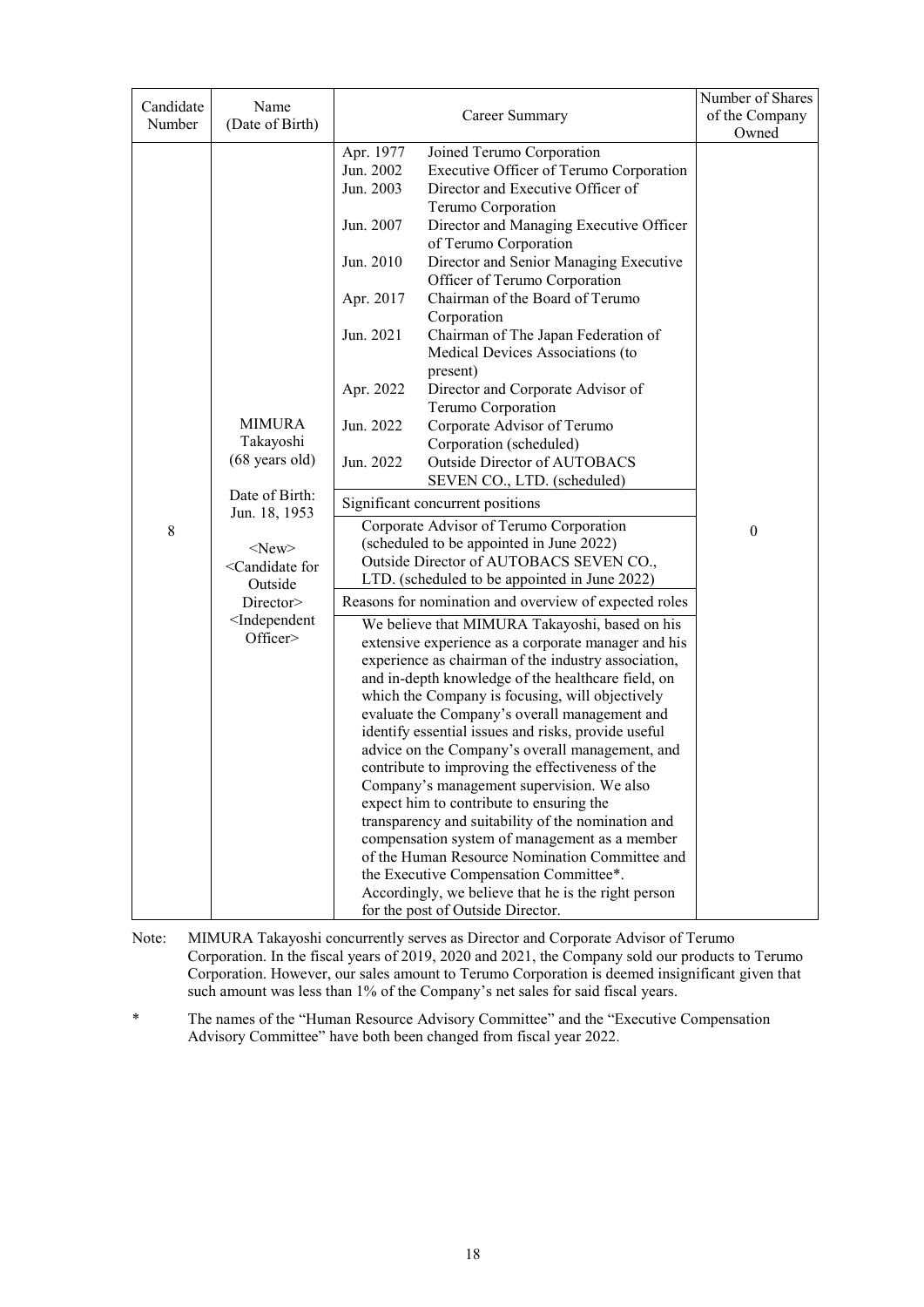#### **No. 4: Election of one (1) Corporate Auditor**

As the term of office of Corporate Auditor ISAYAMA Shigeru will expire at the close of this Ordinary General Meeting of Shareholders, we propose the election of one (1) Corporate Auditor. The Corporate Auditor candidate is NISHIO Hiroshi.

The consent of the Board of Corporate Auditors has been obtained for this proposal.

If this proposal is approved as originally proposed, the Board of Corporate Auditors is scheduled to be comprised of the following persons.

|                     |                             |                                     |                                |                          | Board of                           | Board of                         |                                                    |                                         |                    |           | Specialties and experience |                        |                    |              |
|---------------------|-----------------------------|-------------------------------------|--------------------------------|--------------------------|------------------------------------|----------------------------------|----------------------------------------------------|-----------------------------------------|--------------------|-----------|----------------------------|------------------------|--------------------|--------------|
| Candidate           | Name                        |                                     | Positions at the Company       | Term of<br>Office        | Directors<br>Meeting<br>Attendance | Corporate<br>Auditors<br>Meeting | Corporate<br>management<br>Attendance and planning | Production<br>and<br>technology/<br>R&D | Global<br>business | Marketing | HR/labor<br>management     | Finance/<br>accounting | Risk<br>management | Independence |
|                     | <b>KUBO</b><br>Masaharu     | Incumbent                           | Full-time Corporate<br>Auditor | $\overline{2}$<br>years  | 16/16                              | 17/17                            | $\bullet$                                          |                                         |                    |           |                            |                        |                    |              |
| $\circlearrowright$ | <b>NISHIO</b><br>Hiroshi    | New                                 | Full-time Corporate<br>Auditor | $\overline{\phantom{a}}$ |                                    |                                  |                                                    |                                         |                    |           |                            |                        |                    |              |
|                     | <b>SHINBO</b><br>Katsuyoshi | Incumbent<br>Outside<br>Independent | Corporate Auditor              | 5<br>years               | 16/16                              | 17/17                            |                                                    |                                         |                    |           |                            |                        |                    |              |
|                     | <b>TOKUDA</b><br>Shozo      | Incumbent<br>Outside<br>Independent | Corporate Auditor              | 5<br>years               | 16/16                              | 17/17                            |                                                    |                                         |                    |           |                            |                        |                    |              |
|                     | <b>FUJITSUKA</b><br>Mikio   | Incumbent<br>Outside<br>Independent | Corporate Auditor              | $\mathfrak{Z}$<br>years  | 16/16                              | 17/17                            | $\blacksquare$                                     |                                         |                    |           |                            |                        |                    |              |

Incumbent: Incumbent Corporate Auditor (Note) The above table does not represent all the knowledge possessed by Corporate Auditors.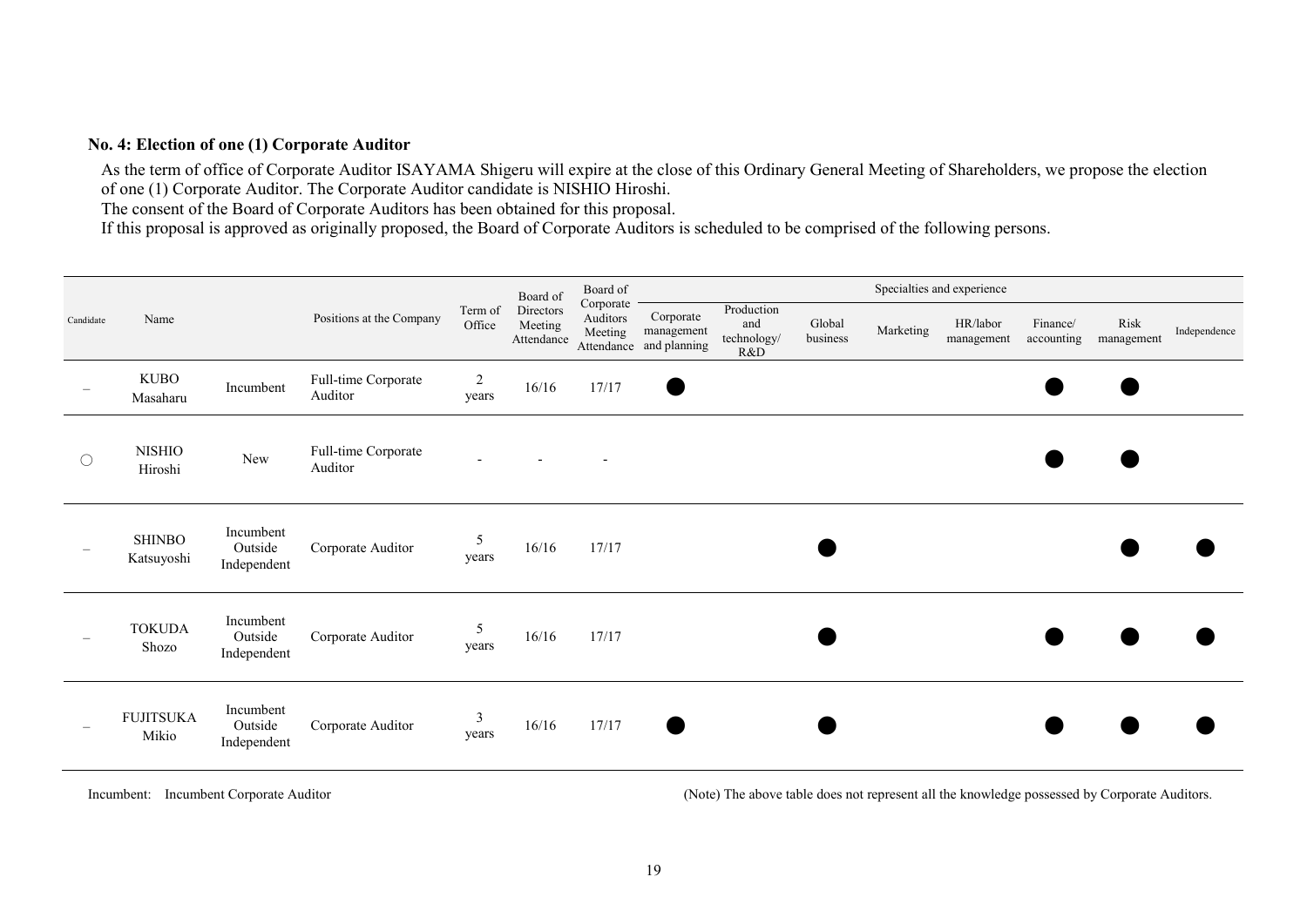New: New candidate for Corporate Auditor Outside: Outside Corporate Auditor Independent: Independent Officer as stipulated by the stock exchange

- Notes: 1. There are no conflicts of interests between the Company and NISHIO Hiroshi.
	- 2. The Company has concluded a directors and officers liability insurance contract, whose outline is as follows, with an insurance company in accordance with Article 430-3, Paragraph 1 of the Companies Act. All of the Corporate Auditors are already insured under this insurance contract and will continue to be insured after the renewal of the contract. Moreover, NISHIO Hiroshi is also already insured under this insurance contract and will continue to be insured if he is elected and appointed. This insurance contract will be renewed in June 2022.
		- Outline of the contents of the insurance contract
		- (1) Actual ratio of premiums paid by the insured
			- The premiums are paid by the Company, and the insured does not bear the premiums.
		- (2) Outline of the events insured against

The insured will be compensated for damages (legal damages and litigation expenses) incurred as a result of a claim for damages arising from the insured's performance of duties.

(3) Measures to ensure the appropriateness of the duties of corporate officers, etc.

An exemption clause is attached to the contract to the effect that liability for damages caused by the insured's intentional acts, illegal private giving of benefits, criminal acts, etc. will not be compensated.

 3. The term of office for Corporate Auditors of the Company is four (4) years, and KUBO Masaharu was elected and assumed office at the 23rd Ordinary General Meeting of Shareholders held on June 24, 2020, TOKUDA Shozo and FUJITSUKA Mikio were elected and assumed office at the 22nd Ordinary General Meeting of Shareholders held on June 25, 2019, and SHINBO Katsuyoshi was elected and assumed office at the 24th Ordinary General Meeting of Shareholders held on June 25, 2021 (SHINBO Katsuyoshi and TOKUDA Shozo were reelected).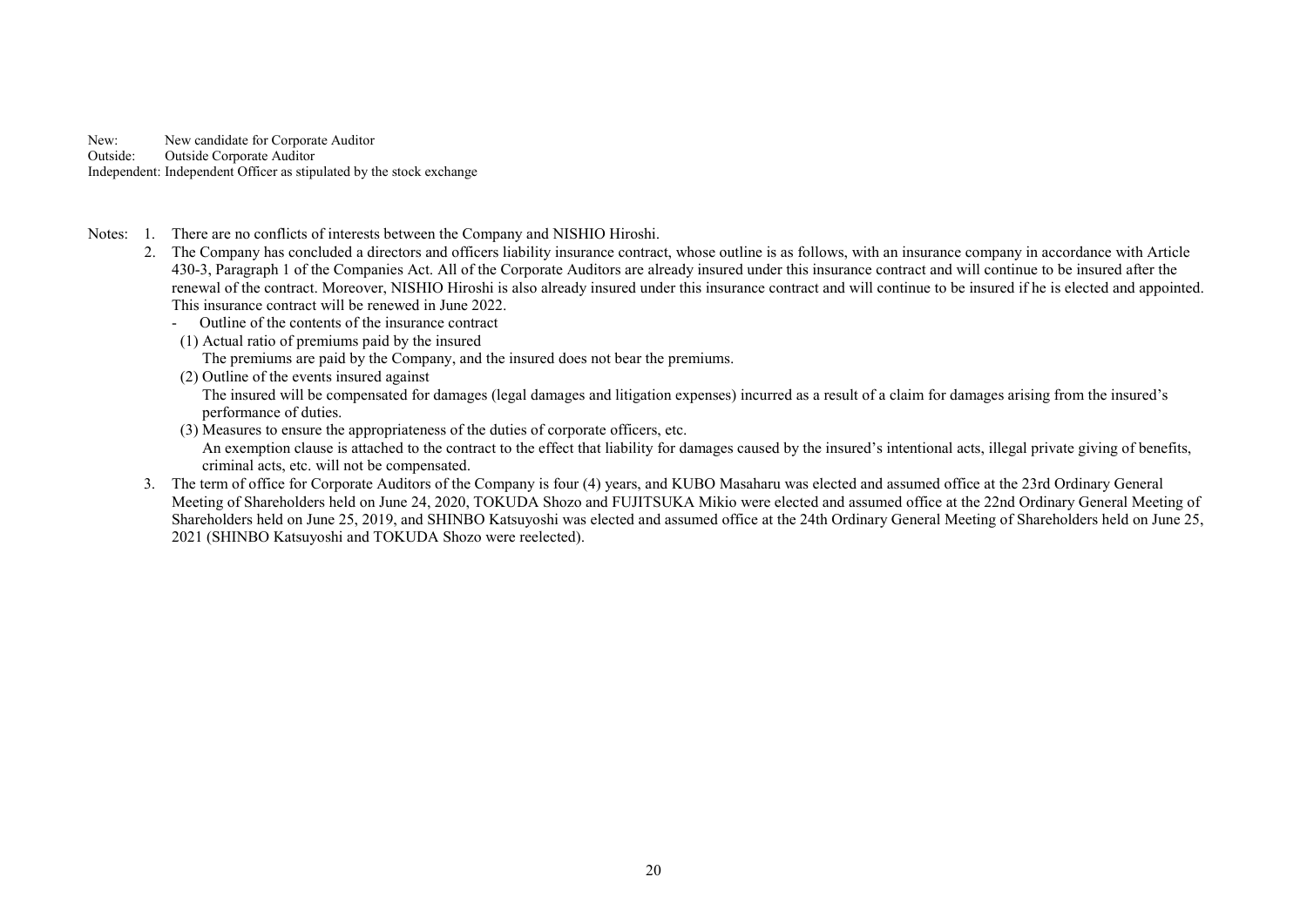| Apr. 1984<br>Joined the Company<br>Apr. 2013<br>Senior Director of the Company<br>General Manager, Finance & Accounting |
|-------------------------------------------------------------------------------------------------------------------------|
|                                                                                                                         |
|                                                                                                                         |
|                                                                                                                         |
| Div. of the Company                                                                                                     |
| Senior Director of the Company<br>Apr. 2015                                                                             |
| General Manager, Internal Control Div.                                                                                  |
| of the Company                                                                                                          |
| Apr. 2017<br>Executive Officer of the Company                                                                           |
| General Manager, Internal Control Div.                                                                                  |
| of the Company                                                                                                          |
| Retired Executive Officer of the<br>Apr. 2022<br>NISHIO Hiroshi                                                         |
| Company<br>$(60 \text{ years old})$                                                                                     |
| Assistant to the President (to present)                                                                                 |
| Date of Birth:<br>Reasons for nomination<br>9,779                                                                       |
| Jan. 3, 1962<br>NISHIO Hiroshi has in-depth knowledge in the                                                            |
| areas of accounting business based on his extensive<br>$<$ New $>$                                                      |
| experience over many years. In recent years as                                                                          |
| General Manager of the Internal Control Div.,                                                                           |
| having contributed to keep in good condition and                                                                        |
| reinforcement of internal control of the Mitsui                                                                         |
| Chemicals Group overall, and to ensure                                                                                  |
| appropriateness and efficiency of execution of                                                                          |
| business, he has in-depth knowledge in the area of                                                                      |
| governance. As he has thorough knowledge as a                                                                           |
| Corporate Auditor who takes on ensuring                                                                                 |
| appropriate execution of business of the Company,<br>we believe that he is the right person for the post of             |
| Corporate Auditor.                                                                                                      |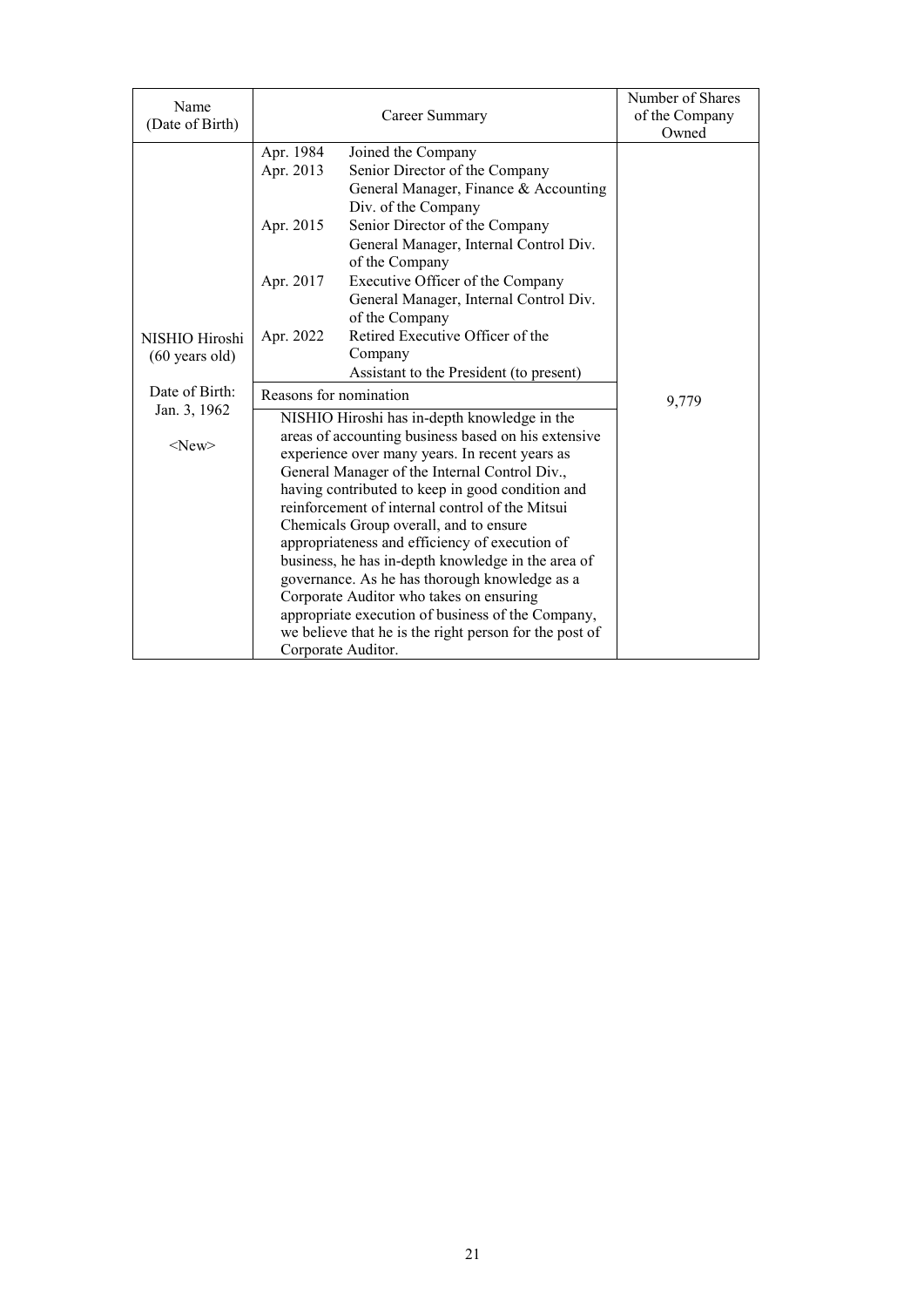### **Principles and Procedures for the Board of Directors to Elect Senior Management and Nominate Candidates for Directors and Corporate Auditors**

The Company has established the Human Resource Nomination Committee as a consultative body to the Board of Directors in order to ensure the suitability and transparency of procedures for electing directors and corporate auditors. The Human Resource Nomination Committee deliberates the proposed list of candidates for directors and corporate auditors based on the standards for election of directors and corporate auditors, and reports the results of the deliberation to the Board of Directors. The Board of Directors decides upon the final list of the candidates for directors and corporate auditors with maximum respect given to the results report of the Human Resource Nomination Committee. A proposal on candidates for corporate auditors will be resolved by the Board of Directors after an agreement is obtained by the Board of Corporate Auditors. The current Human Resource Nomination Committee is composed of the Company's chairman, president and outside directors.

### **Independence Standards for Independent Outside Directors and Independent Outside Corporate Auditors**

In order to be designated by the Company as an independent outside director and an independent outside corporate auditor such director or corporate auditor must not fall under any of the following items.

- (1) A person who currently is or has been in the past an executive (such as an executive director, executive officer, senior director, general manager, or other such officer who executes operations) of the Company or a subsidiary of the Company.
- (2) A person for whom the Company is a major business partner<sup>\*</sup> or, if that person is a juridical person, an executive of that person. \*If a business partner has received payments of 2% or more of its annual sales from the Company in any of the past three fiscal years, then the Company is a major business partner thereto.
- (3) A major business partner\* of the Company or, if that partner is a juridical person, an executive of that partner.

 \*If the Company has received payments of 2% or more of its annual sales from a business partner in any of the past three fiscal years, or if a business partner has loaned a monetary amount of 2% or more of the Company's total assets to the Company in any of the past three fiscal years, then that business partner is a major business partner to the Company.

- (4) A large shareholder (a person directly or indirectly holding 10% or more of total voting rights) of the Company or, if that shareholder is a juridical person, an executive of that shareholder.
- (5) An executive of a juridical person for whom the Company is a large shareholder (directly or indirectly holding 10% or more of total voting rights).
- (6) An accounting auditor of either the Company or a consolidated subsidiary of the Company, or a person who is in charge of auditing either the Company or a consolidated subsidiary of the Company as an employee of such accounting auditor.
- (7) An attorney-at-law, judicial scrivener, patent attorney, certified public accountant, certified public tax accountant, consultant, or other such professional who has received money or other assets, other than officer remuneration, from the Company exceeding an annual amount of ¥10 million in any of the past three fiscal years (if a group such as a corporation or association receives such assets, this includes any person belonging to such group for which the assets received from the Company exceed 2% of the group's annual revenue).
- (8) A person who has received donations from the Company exceeding an annual amount of  $\text{\#}10$ million in any of the past three fiscal years (if a group such as a corporation or association receives such donations, this includes any executive of such group for which the donations received from the Company exceed 2% of the group's annual revenue).
- (9) A person whose close relative (meaning a spouse or a relative within the second degree of kinship) falls under any item of (1) to (8) above.
- (10) A person who has fallen under any item of (2) to (9) above in the past three years.
- (11) Notwithstanding the provisions of each preceding item, a person regarding whom there are found to be special circumstances that may cause a conflict of interest with the Company.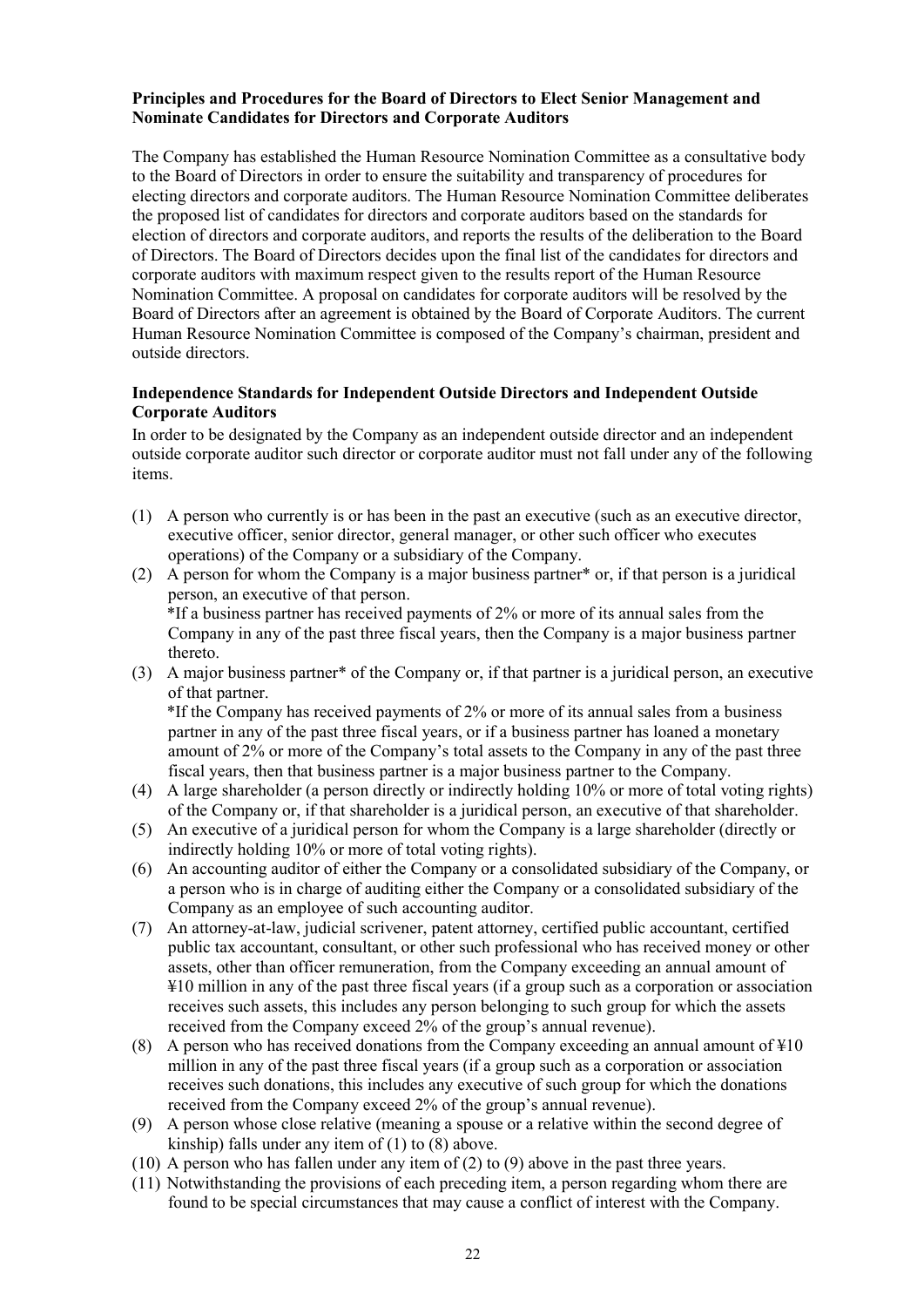## **Consolidated Statement of Financial Position**

(As of March 31, 2022)

|                                                                                                                                                                                                                                                                                                                                                                                                                                                                                               |                                                                                                                                                                                                    |                                                                                                                                                                                                                                                                                                                                                                              | (Millions of yen)                                                                                                                         |
|-----------------------------------------------------------------------------------------------------------------------------------------------------------------------------------------------------------------------------------------------------------------------------------------------------------------------------------------------------------------------------------------------------------------------------------------------------------------------------------------------|----------------------------------------------------------------------------------------------------------------------------------------------------------------------------------------------------|------------------------------------------------------------------------------------------------------------------------------------------------------------------------------------------------------------------------------------------------------------------------------------------------------------------------------------------------------------------------------|-------------------------------------------------------------------------------------------------------------------------------------------|
| Item                                                                                                                                                                                                                                                                                                                                                                                                                                                                                          | Amount                                                                                                                                                                                             | Item                                                                                                                                                                                                                                                                                                                                                                         | Amount                                                                                                                                    |
| <b>ASSETS</b>                                                                                                                                                                                                                                                                                                                                                                                                                                                                                 | 1,934,965                                                                                                                                                                                          | <b>LIABILITIES</b>                                                                                                                                                                                                                                                                                                                                                           | 1,127,843                                                                                                                                 |
| <b>Current assets</b><br>Cash and cash equivalents<br>Trade receivables<br>Inventories<br>Other financial assets<br>Other current assets<br>Subtotal<br>Assets held for sale<br><b>Non-current assets</b><br>Property, plant and equipment<br>Right-of-use assets<br>Goodwill<br>Intangible assets<br>Investment property<br>Investments<br>for<br>accounted<br>using equity method<br>Other financial assets<br>Retirement benefit assets<br>Deferred tax assets<br>Other non-current assets | 1,033,445<br>181,152<br>370,426<br>369,009<br>43,496<br>27,258<br>991,341<br>42,104<br>901,520<br>513,950<br>39,634<br>17,981<br>45,341<br>21,546<br>133,157<br>55,757<br>60,750<br>8,579<br>4,825 | <b>Current liabilities</b><br>Trade payables<br>Bonds and borrowings<br>Income taxes payable<br>Other financial liabilities<br>Provisions<br>Other current liabilities<br><b>Non-current liabilities</b><br>Bonds and borrowings<br>Other financial liabilities<br>Retirement benefit liabilities<br>Provisions<br>Deferred tax liabilities<br>Other non-current liabilities | 706,569<br>174,844<br>346,615<br>12,903<br>127,608<br>2,474<br>42,125<br>421,274<br>319,471<br>49,297<br>18,857<br>5,051<br>28,133<br>465 |
|                                                                                                                                                                                                                                                                                                                                                                                                                                                                                               |                                                                                                                                                                                                    | <b>EQUITY</b>                                                                                                                                                                                                                                                                                                                                                                | 807,122                                                                                                                                   |
|                                                                                                                                                                                                                                                                                                                                                                                                                                                                                               |                                                                                                                                                                                                    | Equity attributable to owners of<br>the parent<br>Share capital<br>Capital surplus<br>Treasury stock<br>Retained earnings<br>Other components of equity<br><b>Non-controlling interests</b>                                                                                                                                                                                  | 712,654<br>125,414<br>69,866<br>(34, 932)<br>516,098<br>36,208<br>94,468                                                                  |
| <b>Total</b>                                                                                                                                                                                                                                                                                                                                                                                                                                                                                  | 1,934,965                                                                                                                                                                                          | <b>Total</b>                                                                                                                                                                                                                                                                                                                                                                 | 1,934,965                                                                                                                                 |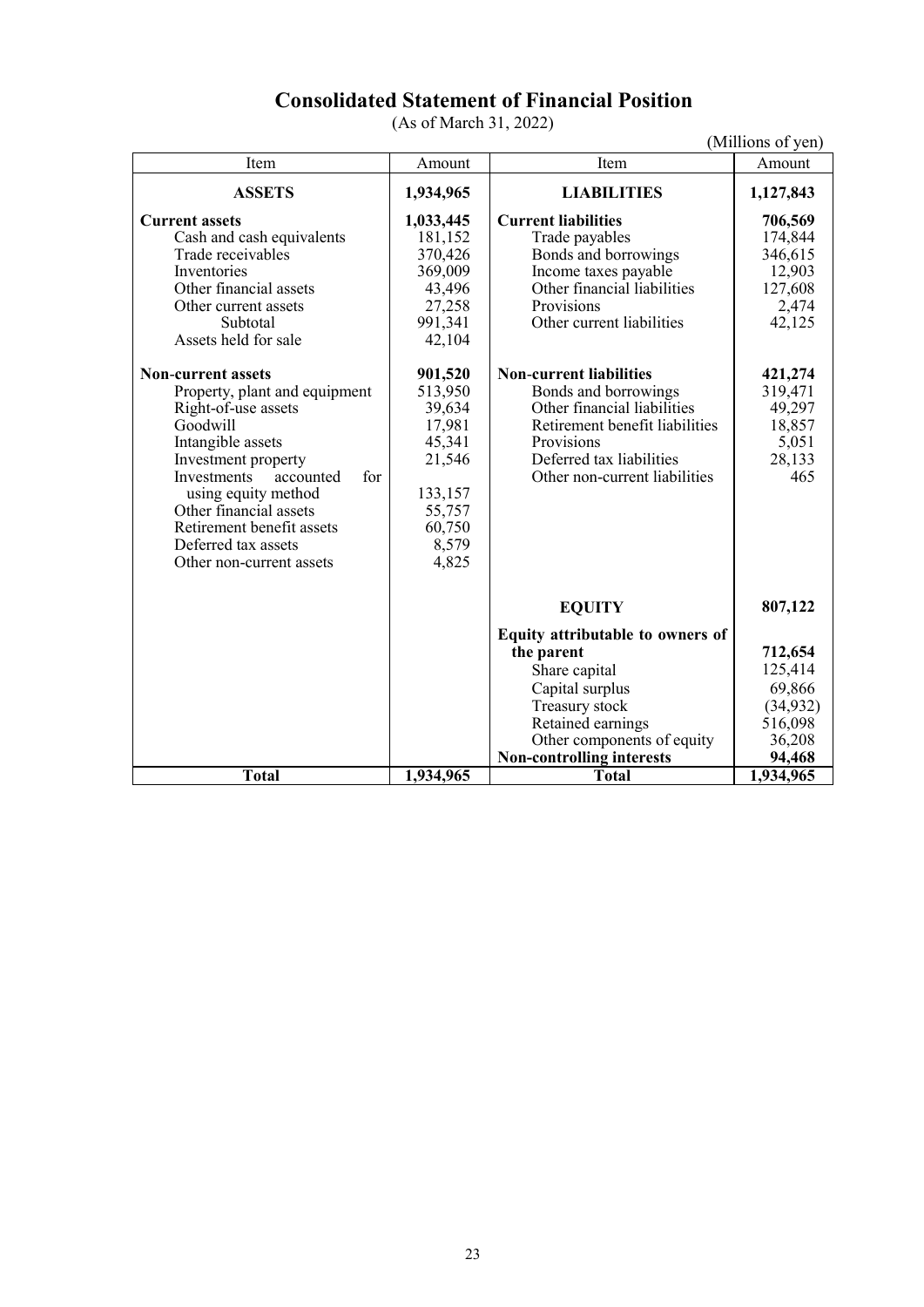# **Consolidated Statement of Income**

(April 1, 2021 to March 31, 2022)

| $(1.1)$ is $(1.1)$ is $(2.1)$ in $(3.1)$ is $(1.1)$ if $(2.1)$ is $(3.1)$ if $(2.1)$ is $(3.1)$ if $(3.1)$ is $(3.1)$ if $(3.1)$ if $(3.1)$ if $(3.1)$ if $(3.1)$ if $(3.1)$ if $(3.1)$ if $(3.1)$ if $(3.1)$ if $(3.1)$ if | (Millions of yen) |
|-----------------------------------------------------------------------------------------------------------------------------------------------------------------------------------------------------------------------------|-------------------|
| Item                                                                                                                                                                                                                        | Amount            |
| <b>Sales revenue</b>                                                                                                                                                                                                        | 1,612,688         |
| Cost of sales                                                                                                                                                                                                               | (1,233,948)       |
| <b>Gross profit</b>                                                                                                                                                                                                         | 378,740           |
| Selling, general and administrative expenses                                                                                                                                                                                | (239, 356)        |
| Other operating income                                                                                                                                                                                                      | 13,112            |
| Other operating expenses                                                                                                                                                                                                    | (31,005)          |
| Share of profit of investments accounted for using<br>equity method                                                                                                                                                         | 25,819            |
| <b>Operating income</b>                                                                                                                                                                                                     | 147,310           |
| Financial income                                                                                                                                                                                                            | 6,175             |
| Financial expenses                                                                                                                                                                                                          | (12,211)          |
| Income before income taxes                                                                                                                                                                                                  | 141,274           |
| Income tax expense                                                                                                                                                                                                          | (22, 723)         |
| Net income                                                                                                                                                                                                                  | 118,551           |
| Net income attributable to:                                                                                                                                                                                                 |                   |
| Owners of the parent                                                                                                                                                                                                        | 109,990           |
| Non-controlling interests                                                                                                                                                                                                   | 8,561             |
| Net income                                                                                                                                                                                                                  | 118,551           |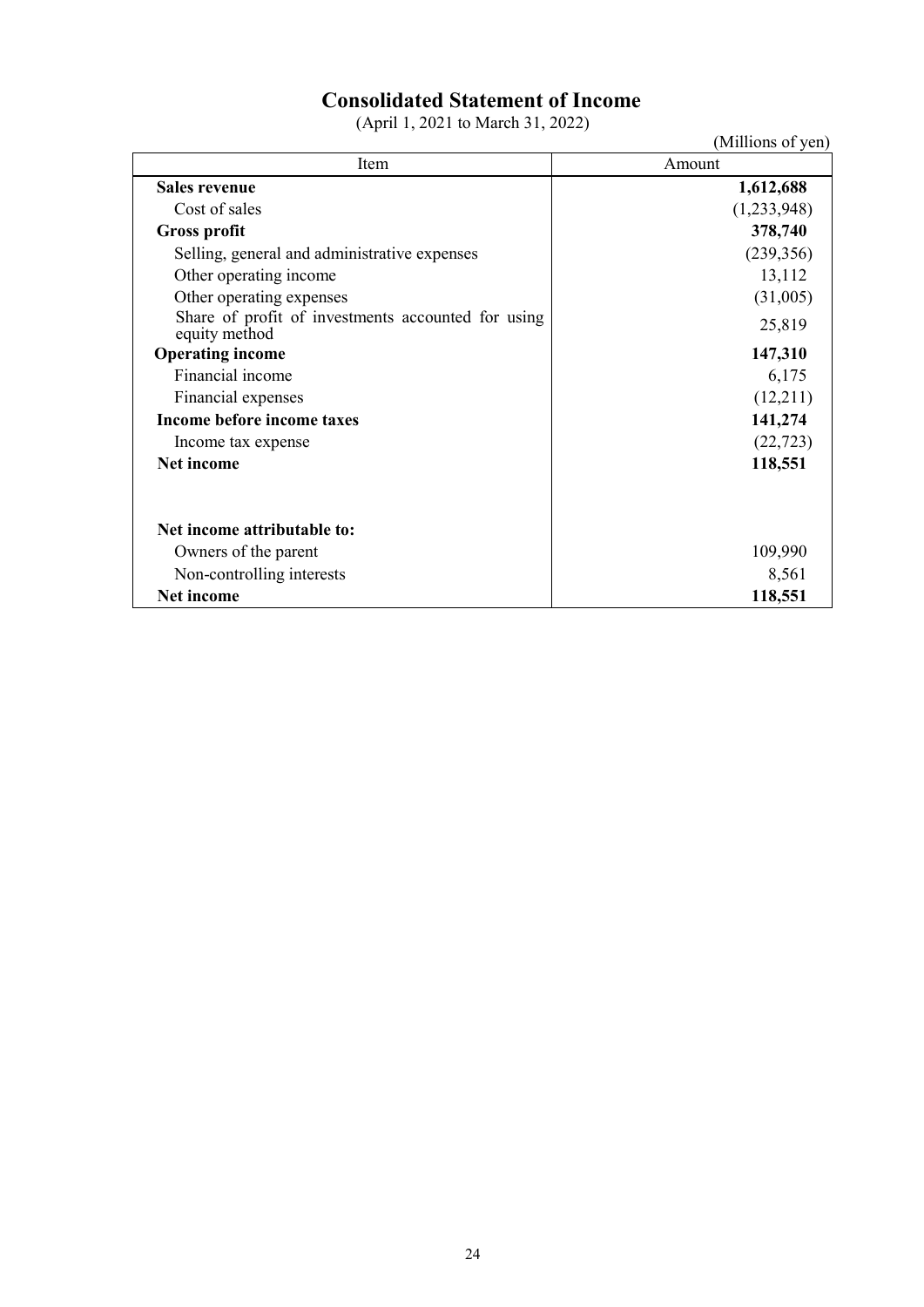# **Consolidated Statement of Changes in Equity**

(April 1, 2021 to March 31, 2022)

|                                                                     |                                             | $(2.1)$ $(2.1)$ $(3.1)$ $(0.1)$ $(0.1)$ $(0.1)$ $(0.1)$ |                          | (Millions of yen) |  |  |  |  |  |  |
|---------------------------------------------------------------------|---------------------------------------------|---------------------------------------------------------|--------------------------|-------------------|--|--|--|--|--|--|
|                                                                     | Equity attributable to owners of the parent |                                                         |                          |                   |  |  |  |  |  |  |
|                                                                     | Share capital                               | Capital surplus                                         | Treasury stock           | Retained earnings |  |  |  |  |  |  |
| Balance at the beginning of<br>current period                       | 125,331                                     | 74,009                                                  | (24,900)                 | 424,084           |  |  |  |  |  |  |
| Net income                                                          |                                             |                                                         |                          | 109,990           |  |  |  |  |  |  |
| Other comprehensive<br>income                                       |                                             |                                                         | -                        |                   |  |  |  |  |  |  |
| Total comprehensive income                                          | $\overline{\phantom{0}}$                    | $\overline{\phantom{0}}$                                | -                        | 109,990           |  |  |  |  |  |  |
| Purchase of treasury stock                                          | -                                           | -                                                       | (10,037)                 |                   |  |  |  |  |  |  |
| Disposal of treasury stock                                          | -                                           | $\mathbf{0}$                                            | 5                        |                   |  |  |  |  |  |  |
| <b>Dividends</b>                                                    | $\overline{\phantom{0}}$                    | $\overline{\phantom{0}}$                                | -                        | (20, 527)         |  |  |  |  |  |  |
| Share-based payment<br>transactions                                 | 83                                          | 83                                                      | -                        |                   |  |  |  |  |  |  |
| Change in scope of<br>consolidation                                 | -                                           |                                                         | -                        |                   |  |  |  |  |  |  |
| Transactions with non-<br>controlling interests                     |                                             | (4,226)                                                 | $\overline{\phantom{0}}$ |                   |  |  |  |  |  |  |
| Transfer from other<br>components of equity to<br>retained earnings | -                                           | $\overline{\phantom{0}}$                                | -                        | 2,551             |  |  |  |  |  |  |
| Total transactions with<br>owners                                   | 83                                          | (4, 143)                                                | (10,032)                 | (17,976)          |  |  |  |  |  |  |
| Balance at the end of current<br>period                             | 125,414                                     | 69,866                                                  | (34,932)                 | 516,098           |  |  |  |  |  |  |

|                                                                     |                                                                                           | Equity attributable to owners of the parent        |                                                                       |                                                                               |                          |                               |                          |              |
|---------------------------------------------------------------------|-------------------------------------------------------------------------------------------|----------------------------------------------------|-----------------------------------------------------------------------|-------------------------------------------------------------------------------|--------------------------|-------------------------------|--------------------------|--------------|
|                                                                     |                                                                                           | Other components of equity                         | Total equity<br>attributable                                          | Non-                                                                          |                          |                               |                          |              |
|                                                                     | Financial assets<br>measured at fair<br>value through<br>other<br>comprehensive<br>income | Remeasure-<br>ments of<br>defined benefit<br>plans | Exchange<br>differences<br>on translation<br>of foreign<br>operations | Effective<br>portion of net<br>change in fair<br>value of cash<br>flow hedges | Total                    | to owners<br>of the<br>parent | controlling<br>interests | Total equity |
| Balance at the beginning of<br>current period                       | 11,606                                                                                    | $\equiv$                                           | (1, 497)                                                              | (712)                                                                         | 9,397                    | 607,921                       | 74,236                   | 682,157      |
| Net income                                                          | $=$                                                                                       | $\equiv$                                           |                                                                       |                                                                               | $\overline{\phantom{0}}$ | 109,990                       | 8,561                    | 118,551      |
| Other comprehensive<br>income                                       | 3,341                                                                                     | 2,162                                              | 23,408                                                                | 451                                                                           | 29,362                   | 29,362                        | 2,787                    | 32,149       |
| Total comprehensive income                                          | 3,341                                                                                     | 2,162                                              | 23,408                                                                | 451                                                                           | 29,362                   | 139,352                       | 11,348                   | 150,700      |
| Purchase of treasury stock                                          | $\equiv$                                                                                  | $\equiv$                                           | $=$                                                                   | -                                                                             | $\frac{1}{2}$            | (10,037)                      | $\overline{\phantom{m}}$ | (10,037)     |
| Disposal of treasury stock                                          | $=$                                                                                       | $\overline{\phantom{0}}$                           |                                                                       | -                                                                             |                          | 5                             | $\overline{\phantom{0}}$ | 5            |
| <b>Dividends</b>                                                    | $\equiv$                                                                                  | $\equiv$                                           | -                                                                     | -                                                                             | $\overline{\phantom{0}}$ | (20, 527)                     | (5,695)                  | (26, 222)    |
| Share-based payment<br>transactions                                 | -                                                                                         | -                                                  |                                                                       | ÷                                                                             |                          | 166                           |                          | 166          |
| Change in scope of<br>consolidation                                 | $\equiv$                                                                                  | $\overline{\phantom{0}}$                           | $\equiv$                                                              | ÷                                                                             | -                        |                               | 19,860                   | 19,860       |
| Transactions with non-<br>controlling interests                     |                                                                                           | $\overline{\phantom{a}}$                           |                                                                       | ÷                                                                             |                          | (4,226)                       | (5,281)                  | (9,507)      |
| Transfer from other<br>components of equity to<br>retained earnings | (389)                                                                                     | (2,162)                                            |                                                                       |                                                                               | (2, 551)                 |                               |                          |              |
| Total transactions with<br>owners                                   | (389)                                                                                     | (2,162)                                            |                                                                       |                                                                               | (2, 551)                 | (34, 619)                     | 8,884                    | (25, 735)    |
| Balance at the end of current<br>period                             | 14,558                                                                                    | $\overline{\phantom{0}}$                           | 21.911                                                                | (261)                                                                         | 36,208                   | 712.654                       | 94,468                   | 807,122      |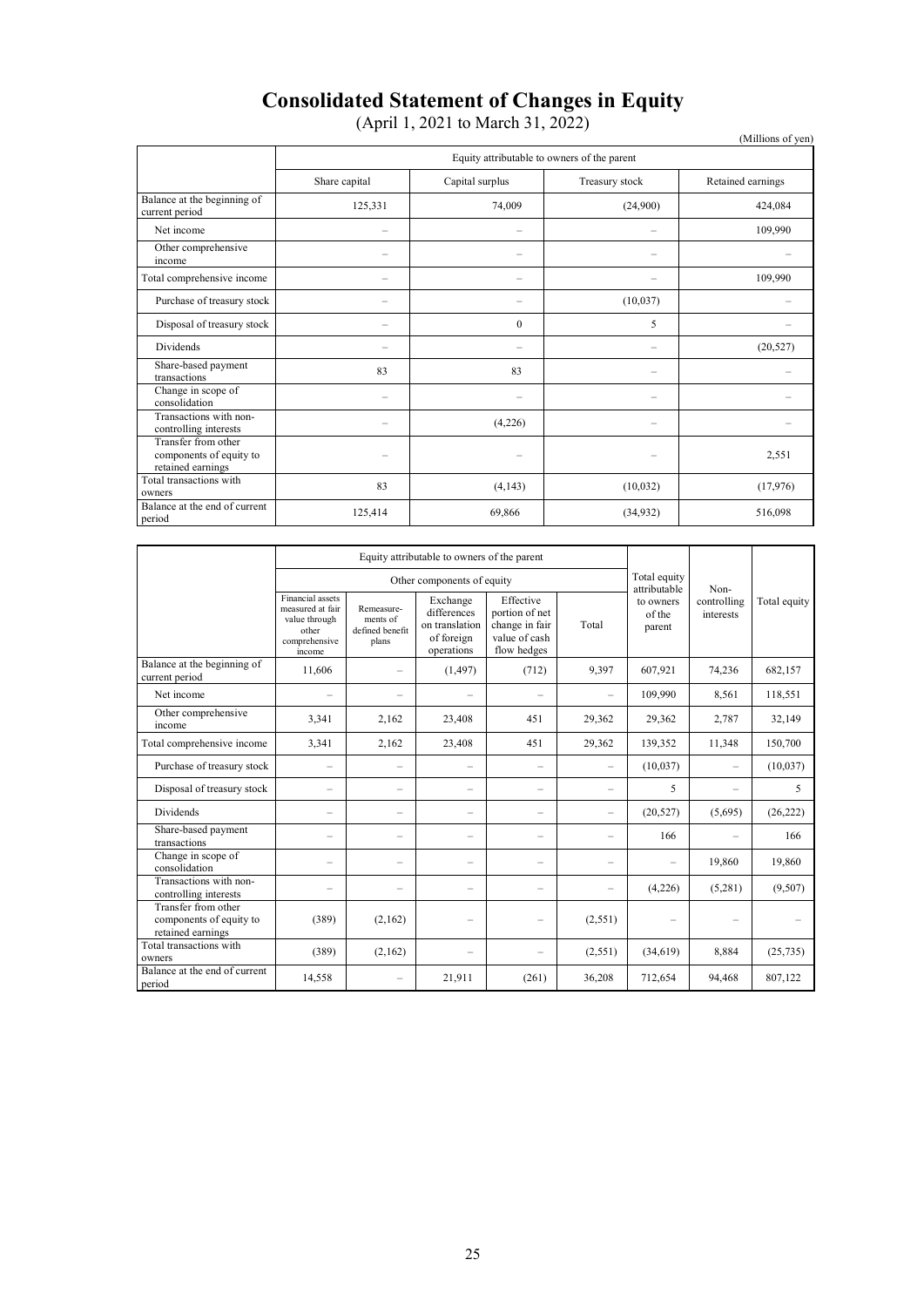# **Non-consolidated Balance Sheet**

(As of March 31, 2022)

(Millions of yen)

| Item                                        | Amount           | Item                                                    | Amount           |
|---------------------------------------------|------------------|---------------------------------------------------------|------------------|
| <b>ASSETS</b>                               | 1,271,494        | <b>LIABILITIES</b>                                      | 883,743          |
| <b>Current Assets:</b>                      | 469,147          | <b>Current Liabilities:</b>                             | 557,075          |
| Cash and deposits                           | 30,267           | Accounts payable-trade                                  | 111,152          |
| Notes receivable-trade                      | 45               | Short-term loans payable                                | 105,193          |
| Electronically recorded monetary            |                  | Current portion of long-term loans                      |                  |
| claims - operating                          | 1,051            | payable                                                 | 42,544           |
| Accounts receivable-trade                   | 207,601          | Commercial papers                                       | 120,000          |
| Merchandise and products                    | 88,982           | Lease obligations                                       | 378              |
| Work in process                             | 2,610            | Accounts payable-other                                  | 83,495           |
| Raw materials and supplies                  | 50,303           | Accrued expenses                                        | 10,944           |
| Advance payments                            | 1,094            | Income taxes payable                                    | 7,967            |
| Prepaid expenses                            | 2,703            | Advances received                                       | 403              |
| Short-term loans receivable                 | 5,366            | Deposits received                                       | 61,449           |
| Accounts receivable-other                   | 78,266           | Provision for                                           |                  |
| Other                                       | 1,220            | directors' bonuses                                      | 135              |
| Allowance for doubtful accounts             | (361)            | Provision for repairs                                   | 11,826           |
|                                             |                  | Provision for environmental                             |                  |
|                                             |                  | measures                                                | 420              |
|                                             |                  | Provision for loss on guarantees                        | 883              |
|                                             |                  | Provision for loss on head office                       |                  |
|                                             |                  | transfer                                                | 160              |
|                                             |                  | Other                                                   | 126              |
| <b>Non-current Assets:</b>                  | 802,347          | <b>Non-current Liabilities:</b>                         | 326,668          |
| Property, plant and equipment               | 309,785          | Bonds payable                                           | 115,000          |
| <b>Buildings</b>                            | 41,221           | Long-term loans payable                                 | 194,300<br>4,293 |
| <b>Structures</b>                           | 27,195<br>70,968 | Lease obligations                                       | 4,133            |
| Machinery and equipment<br>Vehicles         | 169              | Provision for retirement benefits                       | 2,851            |
| Tools, furniture and fixtures               | 6,130            | Provision for repairs<br>Provision for environmental    |                  |
| Land                                        | 135,202          | measures                                                | 213              |
| Lease assets                                | 2,486            | Asset retirement obligations                            | 1,330            |
| Construction in progress                    | 26,414           | Provision for head office                               |                  |
|                                             |                  | relocation                                              | 481              |
|                                             |                  | Other                                                   | 4,067            |
| <b>Intangible assets</b>                    | 7,191            |                                                         |                  |
| Goodwill                                    | 7                |                                                         |                  |
| Industrial property                         | 1,116            |                                                         |                  |
| Other rights                                | 99               |                                                         |                  |
| Software                                    | 5,969            |                                                         |                  |
|                                             |                  | <b>NET ASSETS</b>                                       | 387,751          |
| <b>Investments and other assets</b>         | 485,371          | <b>Shareholders' Equity:</b>                            | 386,994          |
| Investment securities                       | 21,879           | <b>Capital stock</b>                                    | 125,414          |
| Shares of subsidiaries and                  |                  | <b>Capital surplus</b>                                  | 89,601           |
| affiliates                                  | 316,859          | Legal capital surplus                                   | 54,143           |
| Investment in capital                       | $\mathbf{0}$     | Other capital surplus                                   | 35,458           |
| Investment in capital of                    |                  | <b>Retained earnings</b>                                | 206,911          |
| subsidiaries and affiliates                 | 44,434           | Legal retained earnings                                 | 12,506           |
| Long-term loans receivable                  | 3,219            | Other retained earnings                                 | 194,405          |
| Claims provable in bankruptcy,              |                  | Reserve for dividends                                   | 10,000           |
| claims provable in                          |                  | General reserve                                         | 28,070           |
| rehabilitation and other                    | 504              | Reserve for specified stock                             |                  |
| Long-term loans receivable                  |                  | acquisition                                             | 195              |
| from subsidiaries and                       |                  | Retained earnings brought                               |                  |
| affiliates                                  | 51,514           | forward                                                 | 156,140          |
| Long-term prepaid expenses                  | 456<br>46,977    | <b>Treasury stock</b>                                   | (34, 932)        |
| Prepaid pension cost<br>Deferred tax assets | 2,626            | <b>Valuation and Translation</b><br><b>Adjustments:</b> | 757              |
| Other                                       | 10,376           | Valuation difference on                                 |                  |
| Allowance for doubtful accounts             | (13, 473)        | available-for-sale securities                           | 757              |
| <b>Total</b>                                | 1,271,494        | <b>Total</b>                                            | 1,271,494        |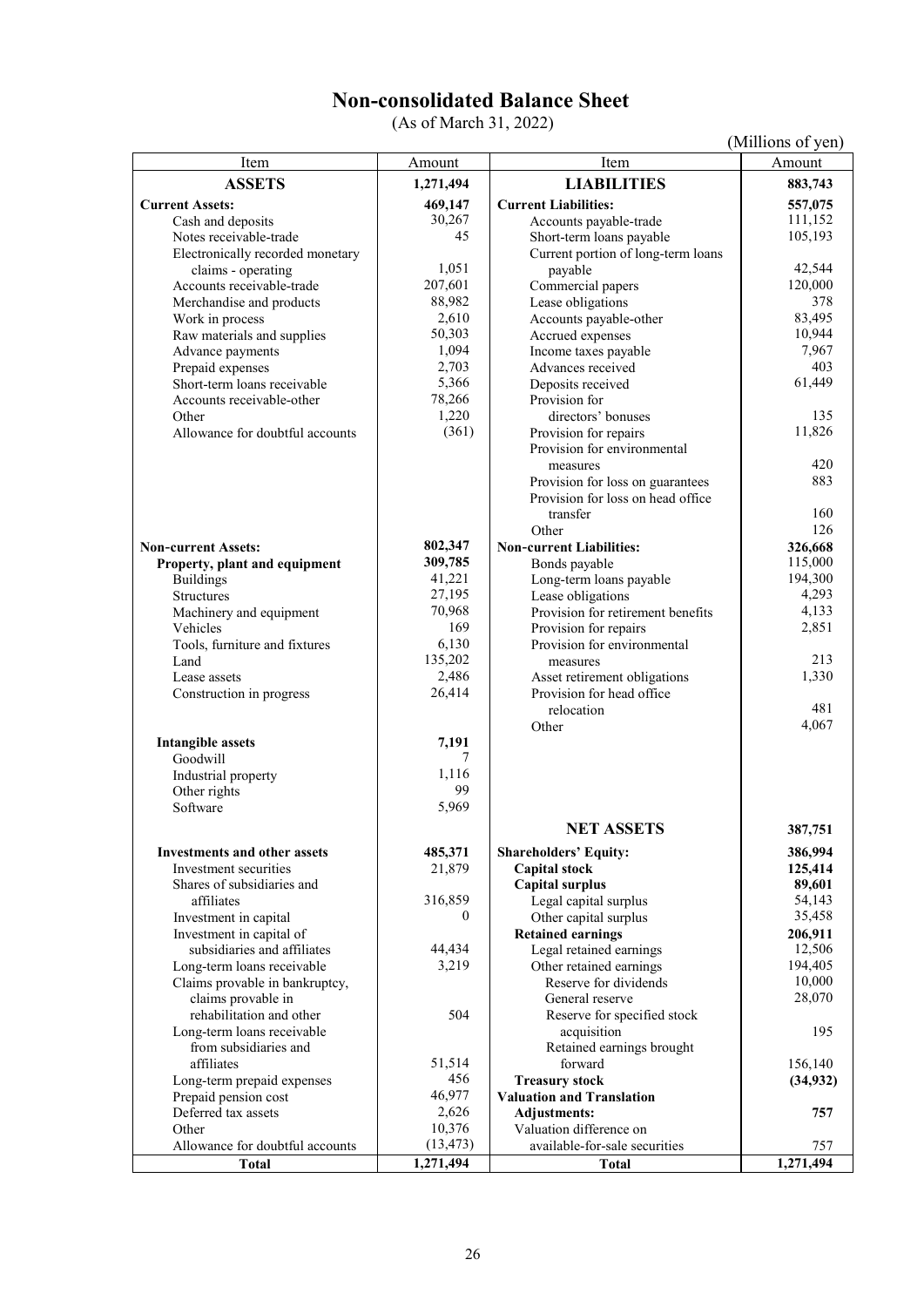### **Non-consolidated Statement of Income**

(April 1, 2021 to March 31, 2022)

(Millions of yen)

| Item                                                                      | (TAHIHOIIS OL YUIL)<br>Amount |         |  |  |
|---------------------------------------------------------------------------|-------------------------------|---------|--|--|
| <b>Net sales:</b>                                                         |                               | 830,870 |  |  |
| <b>Cost of sales:</b>                                                     |                               | 688,682 |  |  |
| <b>Gross profit</b>                                                       |                               | 142,188 |  |  |
| Selling, general and administrative expenses:                             |                               | 96,646  |  |  |
| <b>Operating income</b>                                                   |                               | 45,542  |  |  |
| Non-operating income:                                                     |                               |         |  |  |
| Interest and dividends income                                             | 48,759                        |         |  |  |
| Rent income                                                               | 1,468                         |         |  |  |
| Foreign exchange gains                                                    | 1,265                         |         |  |  |
| Other                                                                     | 1,869                         | 53,361  |  |  |
| Non-operating expenses:                                                   |                               |         |  |  |
| Interest expenses                                                         | 2,408                         |         |  |  |
| Loss on suspension of operations                                          | 1,381                         |         |  |  |
| Provision of allowance for doubtful accounts                              | 7,959                         |         |  |  |
| Provision for loss on guarantees                                          | 182                           |         |  |  |
| Provision for environmental measures                                      | 420                           |         |  |  |
| Other                                                                     | 3,112                         | 15,462  |  |  |
| <b>Ordinary income</b>                                                    |                               | 83,441  |  |  |
| <b>Extraordinary income:</b>                                              |                               |         |  |  |
| Gain on sales of non-current assets                                       | 123                           | 123     |  |  |
| <b>Extraordinary losses:</b>                                              |                               |         |  |  |
| Loss on disposal of non-current assets                                    | 4,287                         |         |  |  |
| Loss on sales of non-current assets                                       | 3                             |         |  |  |
| Impairment loss                                                           | 13,126                        |         |  |  |
| Loss on valuation of investment securities                                | 372                           |         |  |  |
| Loss on valuation of shares of subsidiaries and<br>affiliates             | 24,218                        |         |  |  |
| Loss on sales of investment securities                                    | 331                           |         |  |  |
| Loss on sales of investments in capital of subsidiaries<br>and affiliates | 717                           |         |  |  |
| Loss on restructuring of subsidiaries and affiliates                      | 1,320                         |         |  |  |
| Loss on contracts                                                         | 6,670                         | 51,044  |  |  |
| Profit before income taxes                                                |                               | 32,520  |  |  |
| Income taxes - current                                                    | 7,408                         |         |  |  |
| Income taxes - deferred                                                   | 1,193                         | 8,601   |  |  |
| <b>Profit</b>                                                             |                               | 23,919  |  |  |